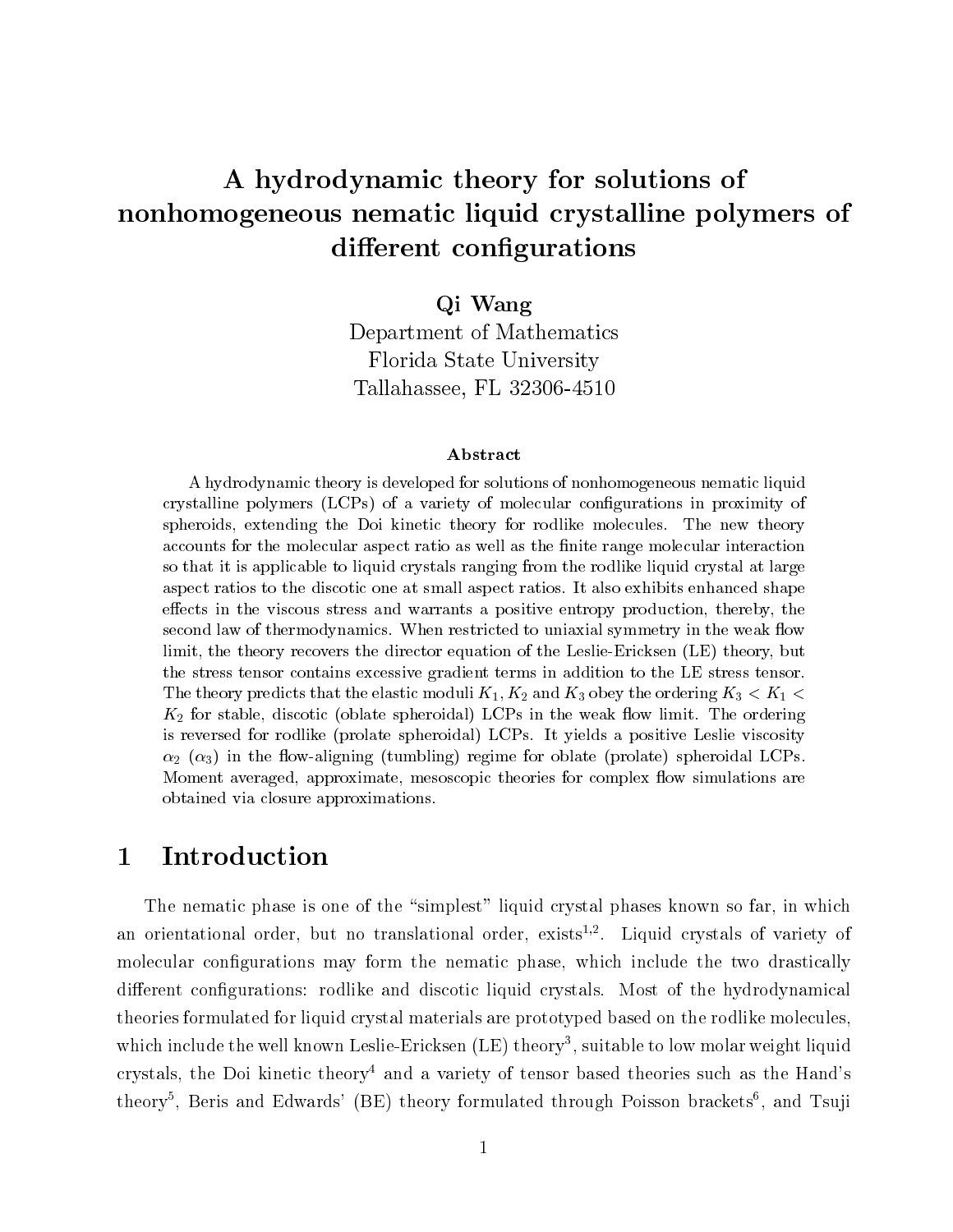and Rey's  $(TR)$  phenomenological theory<sup>7</sup>, etc., perceived to be applicable to high molar weight liquid crystalline polymers. Although the LE theory was first developed for rodlike  $\,$ iiquid crystals, it has also been applied to discotic liquid crystals $^{59}$ . Recently, Singh and Rey used the TR theory to model homogeneous flows of discotic liquid crystalline polymers by reversing the sign of a phenomenological "shape parameter" and showed some promising results<sup>--</sup>. This approach appears to be not only convenient, but also reasonable from a molecular point of view. However, a rigorous justification seems to be lacking in adopting the convenient practice. This paper is hence motivated to address the concerns.

We intend to develop a theory for nonhomogeneous flows of liquid crystalline polymers with a few adjustable parameters that could model a variety of configurations of polymeric liquid crystal molecules. We find the rigid spheroidal description of polymer molecule can best serve the purpose. This approach has been undertaken by several pioneers so far. Isihara studied the effect of the spheroidal shape on the phase transition behavior of colloidal solutions - Takserman-Krozer and Ziabicki studied the behavior of polymer solutions in a velocity field by treating polymer molecules as rigid ellipsoids in dilute solutions<sup>12</sup>. In Helfrich's molecular theory for nematic liquid crystals, the molecules are treated as equally and rigidly oriented empsoids". In an enort to address the relationship between the Doi kinetic theory and the Leslie-Ericksen theory, Kuzuu and Doigeneralized the Doi theory for homogeneous lcps to account for the finite aspect ratio of spheroidal molecules<sup>14</sup> and gave the Leslie viscosity coefficients in terms of the uniaxial order parameter and a few physical parameters in the molecular theory, including the aspect ratio of the spheroid. Baalss and Hess also treated liquid crystal molecules as spheroids in their liquid crystal theory<sup>15</sup>. Baalss and Hess' theory predicts the liquid crystal is always flow aligning which has since been proven to be limited since tumbling has been observed in many LC flows. On the other hand, the Kuzuu and Doi theory handles both flow aligning and tumbling at different aspect ratios and polymer concentrations.

Our theory can be viewed as an extension of the Kuzuu and Doi theory to flowing systems of nonhomogeneous liquid crystalline polymers. We model the LCP molecules as spheroids of equal shapes and sizes. We will derive an intermolecular potential that is valid for all values of the aspect ratios of the spheroids and a corresponding Smoluchowski equation for the orientational probability density function. Aimed at developing a theory that would be practical in complex flow simulations, we then approximate the intermolecular potential with an approximate potential. At this level of approximation, we will show that the approximate theory extends the Doi kinetic theory with the Marrucci-Greco potential<sup>16</sup> to include a symmetric intermolecular potential to guarantee a positive entropy production, which is required for a well-posed hydrodynamic theory. Our theory relates the physical parameters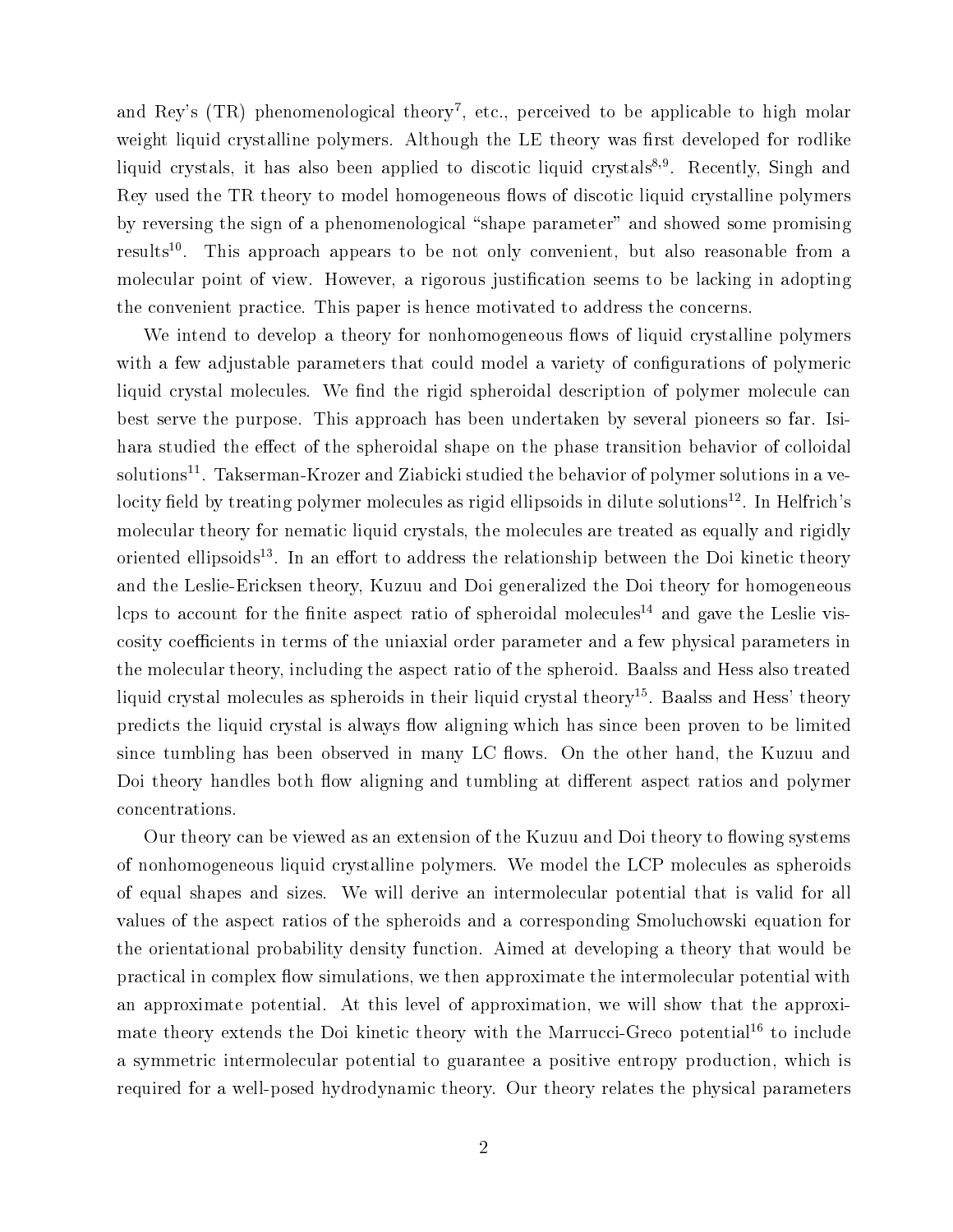in the model to the molecular geometry, which provides invaluable insights into the interconnection between the molecular shape and its effect to mesoscopic material properties. In addition, the length parameters for the finite range of molecular interaction resulted from our different averaging procedure<sup>16</sup> differ from those in the Marrucci-Greco's potential. By absorbing the aspect ratio into the dimensionless concentration (defined later in the next section), the intermolecular potential indeed looks like the Maier-Saupe potential in the case of homogeneous liquid crystal materials, justifying the convenient use of the liquid crystal theories developed for rodlike molecules in the context of homogeneous discotic liquid crystals by Singh and Rey''. In addition, our theory exploits the inhuence of the molecular shape on the distortional elasticity for the first time, which undoubtedly will shed new lights on how to generalize other tensor theories of nonhomogeneous liquid crystals to nonhomogeneous discotic LCs. The most relevant theories among them perhaps would be the BE and TR theory.

The rest of the paper is divided into two sections. In the section to follow immediately, we derive the kinetic theory, stress expressions, and its approximate forms; show the theory satisfy the second law of thermodynamics in isothermal flows to establish the well-posedness of the theory. In the last section, we discuss some preliminary properties of the important physical parameters in the theory by establishing the connection to the LE theory in the limit of weak flows. More detailed rheological evaluations of the model are postponed to a sequel.

## 2 Kinetic theory for LCPs of spheroidal molecules

We first propose an intermolecular potential that accounts for the intermediate range molecular interaction for liquid crystalline polymers of the spheroidal configuration with finite aspect ratios and derive one of its approximations through the gradient expansion of the probability density function (dened below)16 . Then, we extend the Smoluchowski equation in the Doi kinetic theory for rodlike lcps to accommodate the spheroidal shape of the liquid crystalline polymer and derive a consistent stress expression using the virtual work  $\text{prunciple}^{\rightarrow}$ .

#### Intermolecular potential

We assume all LCP molecules are of the same spheroidal configuration immersed in viscous solvent. With the axis of revolution of the spheroid identified with the z-axis in the Cartesian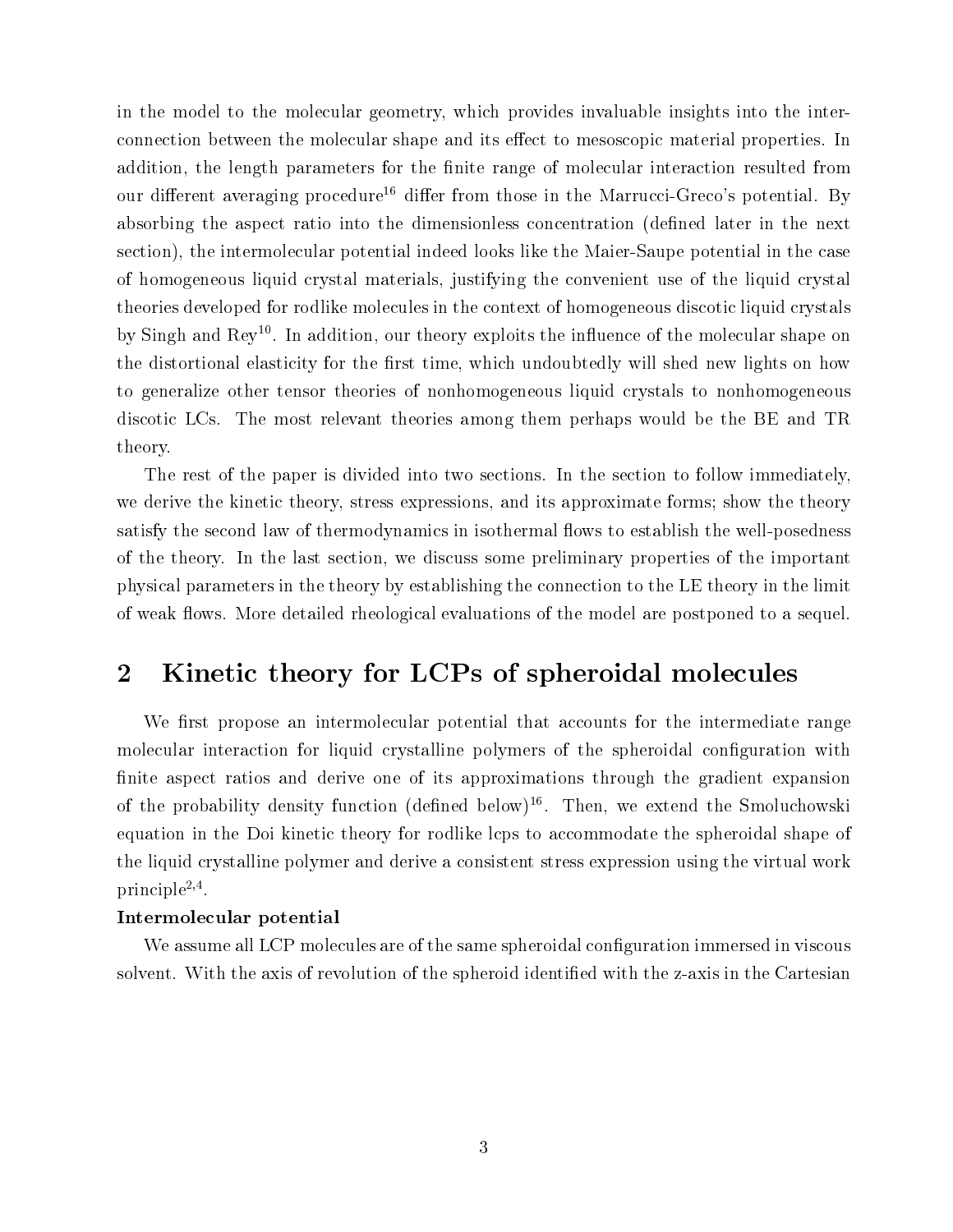coordinate  $(x, y, z)$ , the surface of the spheroid is represented by:

$$
x = c \sin \alpha \cos \beta,
$$
  
\n
$$
y = c \sin \alpha \sin \beta,
$$
  
\n
$$
z = b \cos \alpha,
$$
  
\n
$$
0 \le \alpha \le \pi, 0 \le \beta < 2\pi,
$$
\n
$$
(1)
$$

where b is the length of the semi-axis in the axis of revolution (identified with  $e_z$  now) and c is that in the transverse direction. The aspect ratio of the spheroid is then defined as

$$
r = \frac{b}{c}.\tag{2}
$$

Let  $f(\mathbf{m}, \mathbf{x}, t)$  be the probability density function (pdf) corresponding to the probability that an arbitrary LCP molecule of the spheroidal shape is in its axis of revolution  $\mathbf{m}$  ( $\|\mathbf{m}\|$  = 1) at location  $x$  and time t. The material point at location  $x$  is assumed a sphere, whose radius is sufficiently large relative to the LCP molecule and small relative to the experimental apparatus, and the macroscopic velocity gradient in the sphere is assumed a constant provided it exists. For spheroidal molecules, the excluded volume has been calculated by Isihara in his work on phase transition behavior of colloidal solutions11 . Using his excluded volume, we then propose the following form of the intermolecular potential with finite range molecular interaction, extending the work of Marrucci and Greco for rodlike molecules<sup>16</sup>,

$$
V_i(\mathbf{m}) = \frac{\nu kT}{|S||dV|} \int_S \int_{dV} \int_{\|\mathbf{m}'\|=1} B(\mathbf{m}, \mathbf{m}') f(\mathbf{m}', \mathbf{x} + \mathbf{s} + \mathbf{r}, t) d\mathbf{m}' d\mathbf{r} d\mathbf{s}.
$$
 (3)

Here  $\nu$  is the number density of the LCP molecule per unit volume, the excluded volume formula is given by

$$
B(\mathbf{m}, \mathbf{m}') = 2v + 2c^2br \int_0^{\pi} \int_0^{2\pi} \frac{\sqrt{(\sin^2 \alpha + r^2 \cos^2 \alpha)}}{(\sin^2 \theta' + r^2 \cos^2 \theta')^2} \sin \alpha d\alpha d\beta, \tag{4}
$$

In which v is the volume of the spheroidal LCP with the semi-axes  $(\theta, \mathcal{C})$  ,  $\beta$  is the surface of the spheroid with the axis of revolution  $\mathbf{m}$ ,  $dV$  is a sphere of radius l centered at 0.

$$
\cos \theta' = \mathbf{w} \cdot \mathbf{m}',
$$
  

$$
\mathbf{w} = \cos \alpha \mathbf{m} + \sin \alpha \cos \beta \mathbf{e}_1 + c \sin \alpha \sin \beta \mathbf{e}_2,
$$
 (5)

with  $e_1$  and  $e_2$  the two orthonormal vectors perpendicular to  $m$ ,  $|dV|$  denotes the volume of  $dV$  and  $|S|$  the surface area of S. We note that w is the unit normal of the tangent plane at the contacting point of the two spheroidal molecules of the axis of revolution  $\mathbf{m}$  and  $\mathbf{m}'$ , respectively, and parameterized relative to m.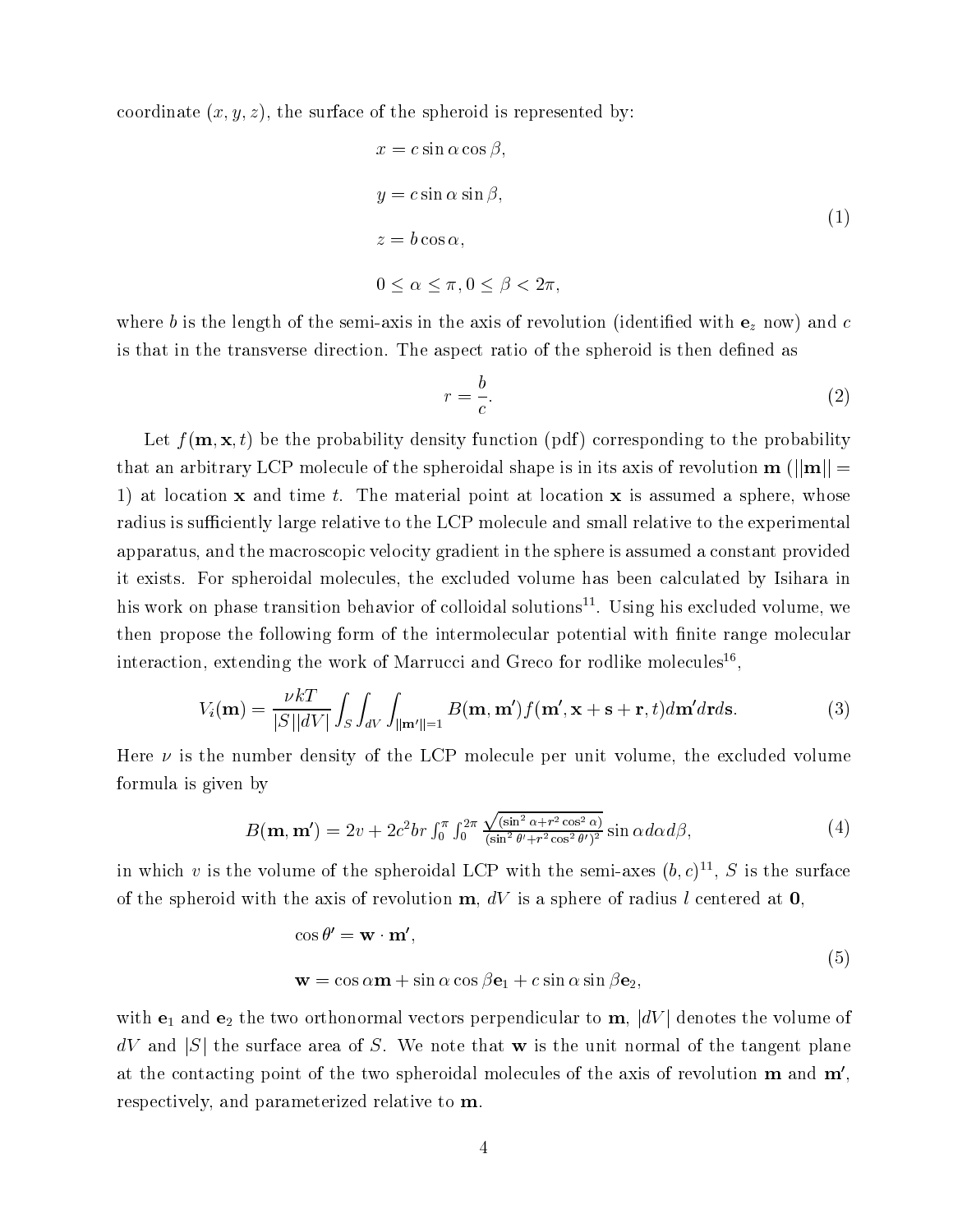The intermolecular potential defined by  $(3)$  is a nonlocal potential. Moreover, from a practical point of view, the excluded volume given in (4) is too complicated for a hydrodynamical theory of liquid crystals to be used for complex flow simulations. We thus seek an approximate excluded volume expression that would lead to a less complex intermolecular potential.

We seek the Legendre polynomial expansion of the excluded volume (4),

$$
B(\mathbf{m}, \mathbf{m}') = 2v + B_0(r) - \sum_{l=1}^{\infty} B_l(r) P_{2l}(\cos \angle \mathbf{m}\mathbf{m}'),
$$
 (6)

in which  $\mathbf{\angle mm}^{\prime}$  is the angle between m and m'.

As shown by Isinara<sup>--</sup>, the first two coefficients  $B_0$  and  $B_1$  are

$$
B_0 = 2\pi b c^2 r \left[ \frac{1}{r} + \frac{r}{\sqrt{r^2 - 1}} arcsin\left(\frac{\sqrt{r^2 - 1}}{r}\right) \right] \left[ 1 + \frac{1}{2r\sqrt{r^2 - 1}} ln\left(\frac{r + \sqrt{r^2 - 1}}{r - \sqrt{r^2 - 1}}\right) \right],
$$
  
\n
$$
B_1 = 8\pi c^2 br h_3(r) h_4(r),
$$
  
\n
$$
h_3 = \frac{1}{4} \left[ \frac{arcsin(\sqrt{1 - r^2})}{\sqrt{1 - r^2}} - \frac{3arcsin(\sqrt{1 - r^2})}{4\sqrt{1 - r^2}} + \frac{3r}{4(1 - r^2)} - \frac{r}{2} \right],
$$
  
\n
$$
h_4 = \frac{5}{2} \left[ \frac{3}{2(1 - r^2)} + 1 + \frac{1 - r^2}{r^2} - \frac{1}{4\sqrt{1 - r^2}} \left( 1 + \frac{3}{1 - r^2} \right) ln \frac{1 + \sqrt{1 - r^2}}{1 - \sqrt{1 - r^2}} \right].
$$
\n(7)

We remark that formulae in Isihara's paper<sup>11</sup> for the case of  $r > 1$  are erroneous.

Note that

$$
\cos^2 \angle \mathbf{mm'} = (\mathbf{m} \cdot \mathbf{m'})^2 = \mathbf{mm} : \mathbf{m'm'},
$$
\n(8)

where  $\mathbf{mm}$  is the outer (tensor) product of  $\mathbf{m}$  with  $\mathbf{m}$ , " $\cdot$ " denotes the contraction operation between two tensors over a pair of indices. In this paper, the number of dots in tensor operations denotes the number of pairs of indices contracted in the operation17 . If we truncate series expansion (6) at the second order, the excluded volume is approximated by

$$
B(\mathbf{m}, \mathbf{m}') \approx 2v + B_0(r) + \frac{B_1(r)}{2} - \frac{3}{2}B_1(r)\mathbf{m}\mathbf{m} : \mathbf{m}'\mathbf{m}'. \tag{9}
$$

With this, we arrive at an approximate intermolecular potential

$$
V_i \approx -\frac{3}{2} \nu k T B_1 \mathbf{m} \mathbf{m} : \left[ \frac{1}{|dV||S|} \int_S \int_{dV} \int_{\|\mathbf{m}'\|=1} \mathbf{m}' \mathbf{m}' f(\mathbf{m}', \mathbf{x} + \mathbf{s} + \mathbf{r}, t) d\mathbf{m}' d\mathbf{r} d\mathbf{s} \right] + const, (10)
$$

which resembles the intermolecular potential that Marrucci and Greco proposed for rodlike molecules  $16$  except that our first integral is over a spheroid in stead of along the direction of m. The Legendre polynomial approximation up to the quadratic order given in (9) turns out to be an excellent approximation to  $(4)$  for all values of r. Figure 1 demonstrates a very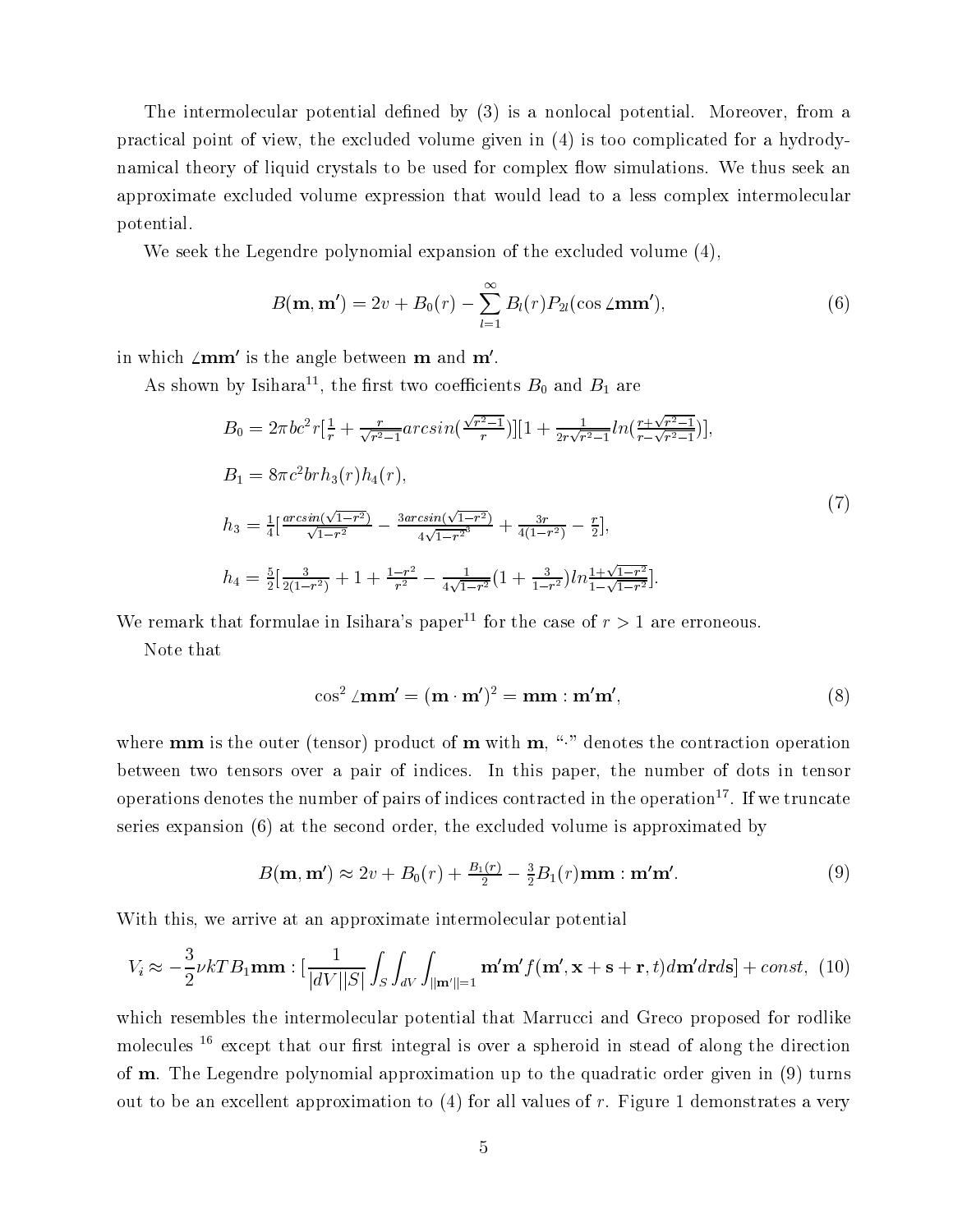good agreement between the excluded volume given in (4) less  $2v$ , normalized by  $\frac{1}{2\pi bc^2}$ , and its second order Legendre polynomial approximation at  $r = 3$ . At  $r = 4$  and  $r = 1/4$ , for example, the two curves become nearly indistinguishable (not shown in Figure 1 though).

Following Marrucci and Greco's approach<sup>16</sup>, we expand the probability density function  $f(\mathbf{m}', \mathbf{x} + \mathbf{s} + \mathbf{r}, t)$  at **x** in its taylor series,

$$
f(\mathbf{m}', \mathbf{x} + \mathbf{s} + \mathbf{r}, t) = f(\mathbf{m}', \mathbf{x}, t) + \nabla f \cdot (\mathbf{s} + \mathbf{r}) + \frac{1}{2} \nabla \nabla f : (\mathbf{s} + \mathbf{r})(\mathbf{s} + \mathbf{r}) + \cdots,
$$
 (11)

where  $\bf{v}$  is the gradient operator and the derivatives are evaluated at  $(\bf{m}$ ,  $\bf{x}$ ,  $t$ ). Neglecting the terms higher than the second order, we obtain a simplied intermolecular potential for spheroidal LCPs,

$$
V_{si} = -\frac{3NkT}{2}[\mathbf{I} + (\frac{l^2}{10} + \frac{L_1}{8})\Delta + \frac{L_2 - L_1}{8}\mathbf{mm} : \nabla\nabla] \langle \mathbf{mm} \rangle : \mathbf{mm} + const,
$$
 (12)

where

$$
N = B_1(r)\nu,
$$
  
\n
$$
D_1 = 1 + \frac{r^2}{\sqrt{1 - r^2}} \arcsinh\left(\frac{\sqrt{1 - r^2}}{r}\right),
$$
  
\n
$$
L_1 = \frac{2bc}{r} - \frac{L_2}{2r^2},
$$
  
\n
$$
L_2 = \frac{2bcr}{D_1} \left[\frac{1}{1 - r^2} - \frac{r^2}{2(1 - r^2)} - \frac{r^4}{2(1 - r^2)^{3/2}} \arcsinh\left(\frac{1 - r^2}{r}\right)\right],
$$
  
\n
$$
\Delta = \nabla \cdot \nabla,
$$
 (Laplacian).

The bracket  $\langle \rangle$  denotes an average over all possible molecular directions at  $(\mathbf{x}, t)$  with respect to the probability density function  $f$ :

$$
\langle (\bullet) \rangle = \int_{\|\mathbf{m}\|=1} (\bullet) f(\mathbf{m}, \mathbf{x}, t) d\mathbf{m}.
$$
 (14)

We can rewrite the potential in the same form as that of Marrucci-Greco's by introducing two new parameters L and L, of the unit of length, to denote the unit of  $\mathbf{A}$ interaction:

$$
\mathcal{L} = \sqrt{24[\frac{l^2}{10} + \frac{L_1}{8}]}, \quad L = \sqrt{3(L_2 - L_1)}.
$$
\n(15)

Then,

$$
V_{si} = -\frac{3NkT}{2}(\mathbf{I} + \frac{\mathcal{L}^2}{24}\Delta + \frac{L^2}{24}\mathbf{m}\mathbf{m} : \nabla\nabla)(\mathbf{m}\mathbf{m}) : \mathbf{m}\mathbf{m} + const,
$$
 (16)

which is identical to the Marrucci-Greco potential for rodlike molecules formally<sup>16</sup>. In our denition of the intermolecular potential, we note that L is still positive even when the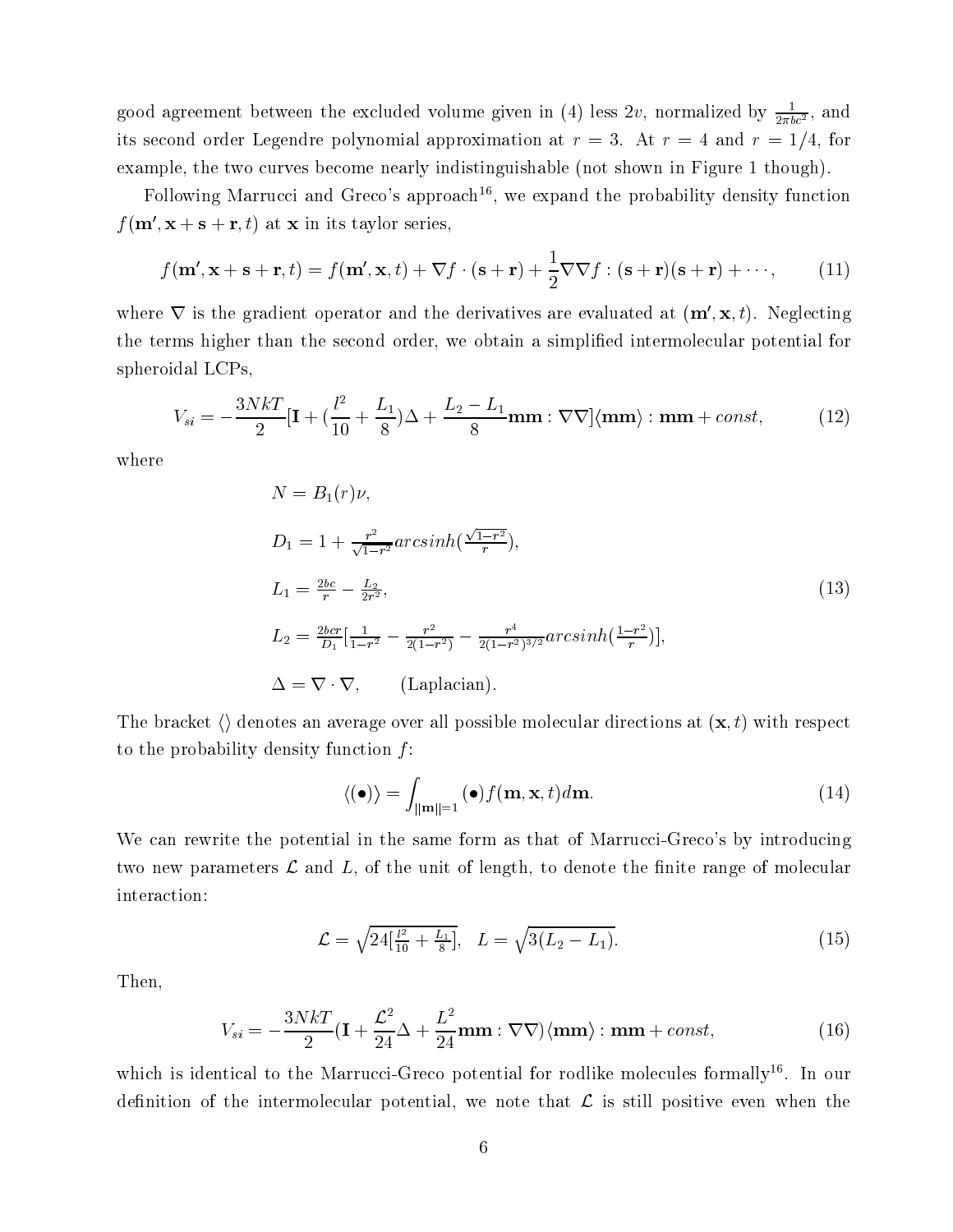length parameter l is assigned zero in  $(16)$ , which distinguish  $(16)$  from the Marrucci-Greco potential16 . We remark that the form of the potential given in (16) is independent of the choice of the surface S on which the average is calculated so long as the surface is smooth and symmetric about the axis of revolution m although the shape as well as the size of S affect the numerical values of  $L_1$  and  $L_2$ . This observation suggests that the potential may be generalized to more complex molecular configurations other than spheroids. But, we will not pursue it here.

The first term in  $(16)$  corresponds to the homogeneous excluded-volume interaction of the Maier-Saupe type while the second and third term model the effect of the long-range distortional elasticity. N is a dimensionless polymer number density  $\nu$  which also characterizes the strength of the intermolecular potential and varies with respect to the aspect ratio r and so the shape parameter a (defined later). Figure 2 depicts the dependence of  $N/(8\pi c^2b\nu)$ as a function of the shape parameter  $a$ . It approaches  $\infty$  as  $|a| \to 1$  and equals zero at  $a = 0$  since  $B(r = 1) = 0$ . The behavior of  $N/(8\pi c^2 b\nu)$  indicates that the strength of the intermolecular potential weakens as  $|a|$  decreases for spheroidal molecules with fixed volumes and fixed polymer number density. So, the critical number density at which phase transition takes place increases as shape parameter jaj decreases, i.e., the closer the spheroid is to the  $s$ phere, the higher the critical number density is. (10) also illustrates that the Marrucci-Greco  $\sigma$ potential is valid for spheroidal LCPs approximately, rectifying the use of the Maier-Saupe type potential for homogeneous discotic LCPs<sup>--</sup>.

Notice that both  $L_1$  and  $L_2$  are positive for all values of the aspect ratio r; however, L is positive for  $r > 1$  and negative for  $0 < r < 1$ . In fact,  $L/bc$  is an odd function of the shape parameter a via (23). Figure 3 portraits the variation of  $L_1/bc$ ,  $L_2/bc$  and  $L/bc$  with respect to a, respectively.

#### Free energy and the symmetric, effective intermolecular potential

Let's denote a finite volume of the LCP material by G in  $R<sup>3</sup>$ . The free energy for the volume of LCPs is then given by  $4,14$ 

$$
A[f] = \nu kT \int_G \int_{\|\mathbf{m}\| = 1} \left[ f\ln f - f + V_H f + \frac{1}{2kT} f V_{si} \right] d\mathbf{m} d\mathbf{x},\tag{17}
$$

where  $V_H$  is the potential for the external field. Through integration by part, the free energy can be rewritten into

$$
A[f] = \nu k T \int_G \int_{\|\mathbf{m}\|=1} [f ln f - f + V_H f + \frac{1}{2kT} f V_{ei}] d\mathbf{m} d\mathbf{x} -
$$
  

$$
\frac{\nu N k T L^2}{32} \int_{\partial G} [(\mathbf{M}_4 : \nabla \mathbf{M}) \cdot \mathbf{n}_n - (\nabla \cdot \mathbf{M}_4) : \mathbf{M} \mathbf{n}_n] ds,
$$
 (18)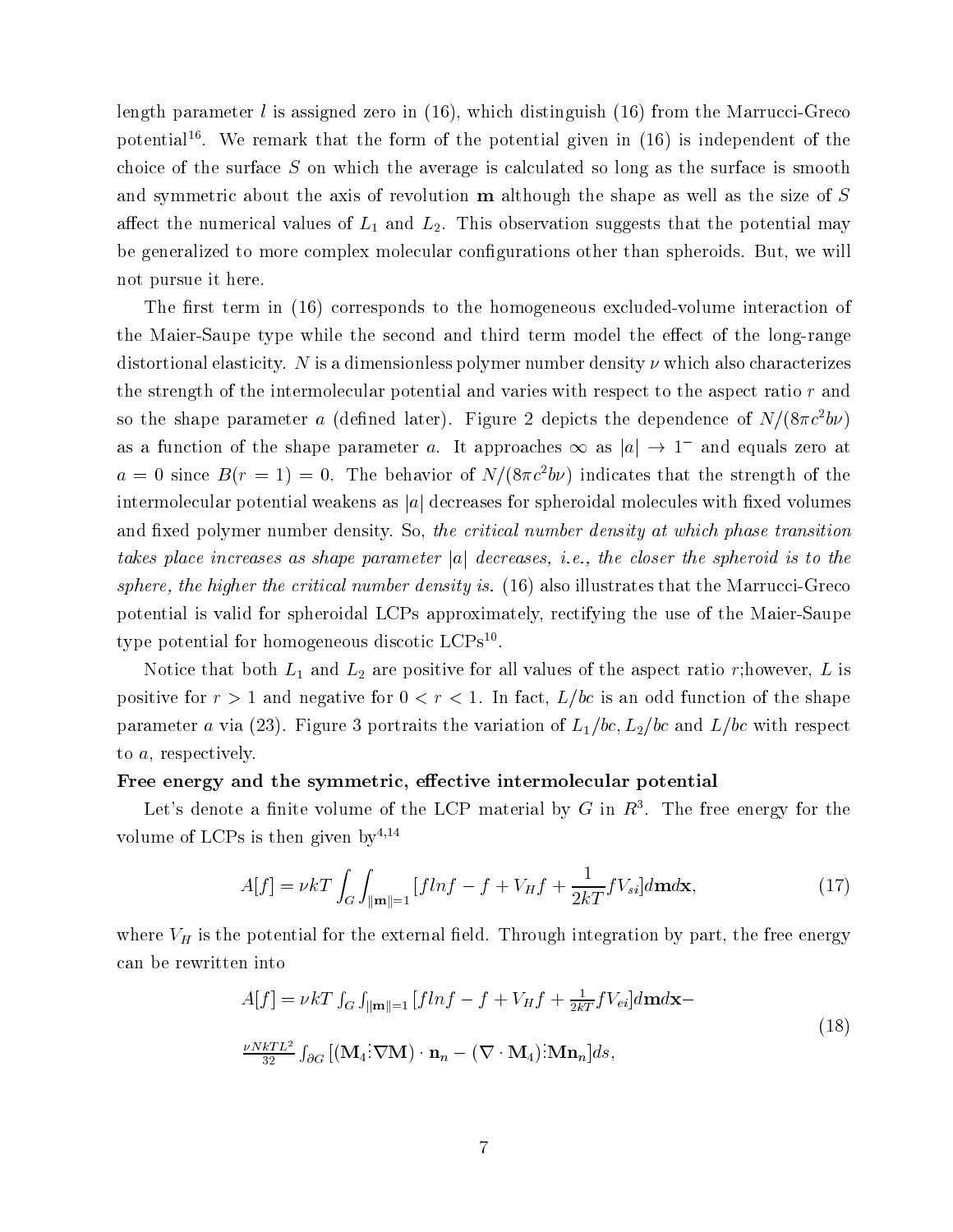where  $\mathbf{n}_n$  is the external unit normal of  $\partial G$ , the boundary of G, and

$$
V_{ei} = -\frac{3NkT}{2}[(\mathbf{I} + \frac{\mathcal{L}^2}{24}\Delta)\mathbf{M} : \mathbf{mm} + \frac{L^2}{48}(\mathbf{mmmm} :: \nabla\nabla\mathbf{M} + \mathbf{mm}\nabla\nabla :: \mathbf{M}_4)] + const,
$$
\n
$$
\mathbf{M} = \langle \mathbf{mm} \rangle, \quad \mathbf{M}_4 = \langle \mathbf{mmmm} \rangle,
$$
\n(19)

 $M$  and  $M_4$  are the second and fourth moments of  $m$  with respect to the probability density function  $f$ , respectively. Neglecting the contribution from the surface integrals, we conclude that the contribution of  $V_{ei}$  to the bulk free energy is equivalent to that of  $V_{si}$ . However, the symmetrization of the intermolecular potential is crucial for a well-posed hydrodynamic theory, in which the positive entropy production and therefore the second law of thermodynamics is warranted. We will show later that the symmetric  $V_{ei}$  respect the second law of thermodynamics at this level  $f$  approximation. We thus name  $\mathcal{L}_{\mathbf{G}}$  the extraction intermolecular potential and adopt it in the following derivations. In fact, the effective intermolecular potential defines the chemical potential in its usual form:

$$
\mu = \frac{\delta A}{\delta f} = kTlnf + V_{ei} + kTV_H.
$$
\n(20)

Next, we derive the Smoluchowski equation for the probability density function f consistent with the spheroidal LCPs.

#### Smoluchowski equation (kinetic equation)

For a rigid spheroidal suspension in a viscous solvent, Jeffrey calculated the velocity of its axis of revolution  $\mathbf m$  as follows<sup>18</sup>:

$$
\dot{\mathbf{m}} = \mathbf{\Omega} \cdot \mathbf{m} + a[\mathbf{D} \cdot \mathbf{m} - \mathbf{D} : \mathbf{m}\mathbf{m}\mathbf{m}], \tag{21}
$$

where  $\gamma$  denotes the rate of strain tensor and vortices the rate of strain tensor and volume  $\gamma$ 

$$
\mathbf{D} = \frac{1}{2} (\nabla \mathbf{v} + \nabla \mathbf{v}^T), \ \mathbf{\Omega} = \frac{1}{2} (\nabla \mathbf{v} - \nabla \mathbf{v}^T), \tag{22}
$$

respectively, **v** is the velocity vector field for the flowing LCP,  $V\mathbf{v} = \frac{\partial \mathbf{x}_i}{\partial \mathbf{x}_i}$  is the velocity gradient, and the superscript T denotes the transpose of a second order tensor;  $-1 \le a \le 1$ is a shape parameter related to the molecular aspect ratio r by

$$
a = \frac{r^2 - 1}{r^2 + 1}.\tag{23}
$$

 $a = 1$ : the spheroid degenerates into an infinitely thin rod;  $a = 0$ : it is a sphere;  $a = -1$ : it deforms into an infinitely thin disk. Following the development of the Smoluchowski equation for polymer solutions by Doi and  $Edwards<sup>4</sup>$  with both the rotary and translational diffusion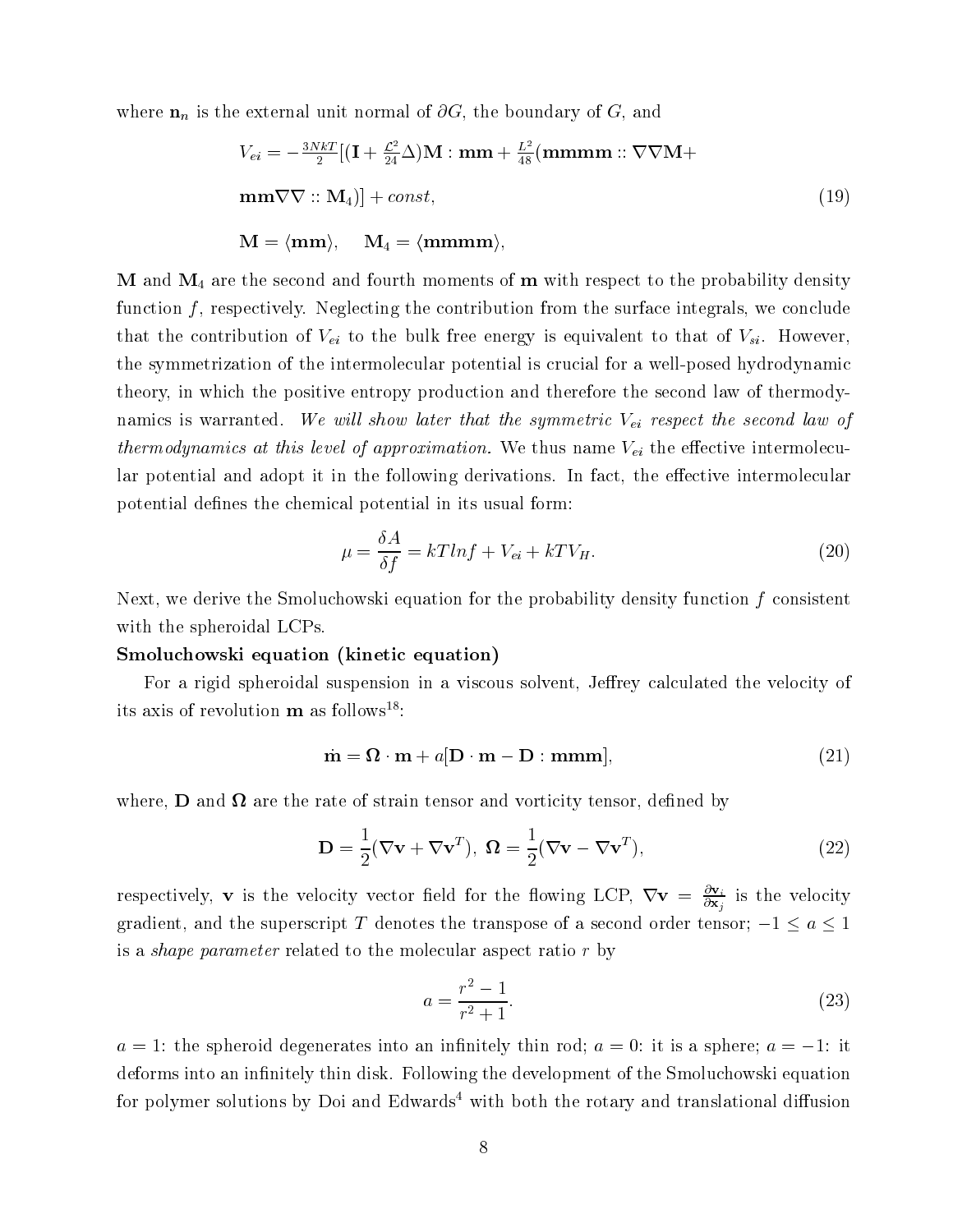included and utilizing the result of Jeffrey's  $(21)$ , we arrive at the Smoluchowski (kinetic) equation for the probability density function  $f(\mathbf{m}, \mathbf{x}, t)$  for spheroidal lcps:

$$
\frac{df}{dt} = \frac{\partial}{\partial \mathbf{x}} \cdot \left[ (D_{\parallel}(a)\mathbf{m}\mathbf{m} + D_{\perp}(a)(\mathbf{I} - \mathbf{m}\mathbf{m})) \cdot (\frac{\partial f}{\partial \mathbf{x}} + \frac{f}{kT} \frac{\partial V}{\partial \mathbf{x}}) \right] +
$$
\n
$$
\mathcal{R} \cdot \left[ D_r(\mathbf{m}, a)(\mathcal{R}f + \frac{1}{kT}f\mathcal{R}V) \right] - \mathcal{R} \cdot [\mathbf{m} \times \dot{\mathbf{m}}f],
$$
\n(24)

where  $D_r(\mathbf{m}, a) = D_r(a)(\int_{\|\mathbf{m}'\|=1} \|\mathbf{m} \times \mathbf{m}'\| f(\mathbf{m}', \mathbf{x}, t) d\mathbf{m}'\{-b\}$  is the rotary diffusivity, inversely proportional to the relaxation time due to molecular rotation,  $D_r(u)$  a shape-dependent rotary diffusion constant,  $D_{\parallel}(a)$  and  $D_{\perp}(a)$  are shape-dependent, translational diffusivities characterizing the translational diffusion in the direction parallel and perpendicular to  $m$ , respectively, k is the Boltzmann constant, T is the absolute temperature, V is the potential including the intermolecular potential  $V_{ei}$  and the external potential (magnetic and/or electric field effect)  $V_H$ ,

$$
V = V_{ei} + \nu k T V_H,\tag{25}
$$

 $\overline{\partial x}$  = V and  $\mathcal{R}$  = m  $\times$   $\overline{\partial m}$  are the spatial and the rotational gradient operator, respectively, and  $\frac{d}{dt}(\bullet)$  denotes the material derivative  $\frac{d}{dt}(\cdot) + \mathbf{v} \cdot \mathbf{v}(\cdot)$ . In the Smoluchowski equation, rotary convection and diffusion as well as spatial (translational) convection and diffusion are all included. In the following, we will assume the translational diffusion is weak and thus neglected.

Like in most kinetic theories, the macroscopic, or average, internal orientational properties of nematic liquid crystals are defined in terms of the moments of **m** with respect to the probability density function *f* . Often, one uses the second moment **M** or its deviatoric part Q (a second order, symmetric, traceless tensor Q) known as the orientation tensor (or structure tensor):

$$
\mathbf{Q} = \langle \mathbf{mm} \rangle - \mathbf{I}/3. \tag{26}
$$

Taking the second moment of **m** in the 3-dimensional space of **m** with respect to the probability density function governed by the kinetic equation (24), we arrive at the mesoscale orientation tensor equation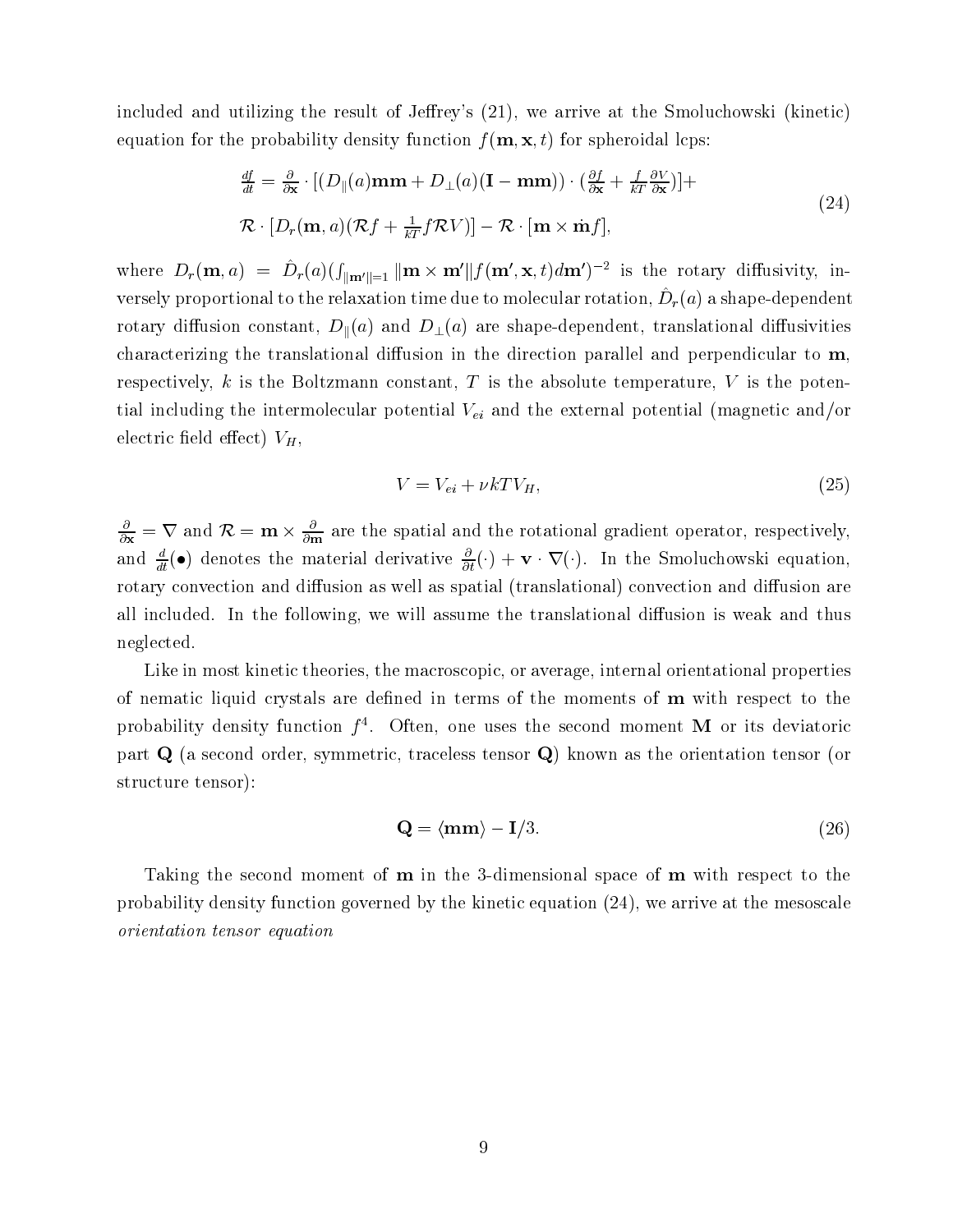$$
\begin{cases}\n\frac{d}{dt}\mathbf{M} - \Omega \cdot \mathbf{M} + \mathbf{M} \cdot \Omega - a[\mathbf{D} \cdot \mathbf{M} + \mathbf{M} \cdot \mathbf{D}] = -2a\mathbf{D} : \langle \mathbf{m}\mathbf{m}\mathbf{m}\mathbf{m}\rangle - \\
6D_r^0[\mathbf{M} - \frac{I}{3} - \frac{1}{6kT}(\langle \mathbf{m} \times \mathcal{R}V\mathbf{m}\rangle + \langle \mathbf{m}\mathbf{m} \times \mathcal{R}V\rangle)] = \\
\frac{2a}{3}\mathbf{D} - 2a\mathbf{D} : \mathbf{Q}\mathbf{M} - 6D_r^0[\mathbf{Q} - \frac{N}{2}((\mathbf{I} + \frac{\mathcal{L}^2}{24}\Delta)\mathbf{M} \cdot \mathbf{M} + \mathbf{M} \cdot (\mathbf{I} + \frac{\mathcal{L}^2}{24}\Delta)\mathbf{M}) + \\
N(\mathbf{I} + \frac{\mathcal{L}^2}{24}\Delta)\mathbf{M} : \langle \mathbf{m}\mathbf{m}\mathbf{m}\mathbf{m}\rangle - \frac{NL^2}{96}((\nabla\nabla\mathbf{M})\mathbf{M}_4 + ((\nabla\nabla\mathbf{M})\mathbf{M}_4)^T + \\
\mathbf{M}_4\mathbf{N}\nabla\mathbf{M} + (\mathbf{M}_4\mathbf{N}\nabla\nabla\mathbf{M})^T + \mathbf{M}\nabla\nabla^2\mathbf{M}_4 + (\mathbf{M}\nabla\nabla^2\mathbf{M}_4)^T - \\
4\langle \mathbf{m}\mathbf{m}\mathbf{m}\mathbf{m}\mathbf{m}\mathbf{m}\rangle :: \nabla\nabla\mathbf{M} - 2\mathbf{M}_4\nabla\nabla :: \mathbf{M}_4)] + \\
D_r^0\nu[\langle \mathbf{m} \times \mathcal{R}V_H \mathbf{m}\rangle + \langle \mathbf{m}\mathbf{m} \times \mathcal{R}V_H \rangle].\n\end{cases} (27)
$$

where  $D_r$  is an averaged rotary dimusivity resulted from the averaging process , which is assumed a shape dependent constant in this study. We remark that the averaged rotary diffusivity is also possibly orientation dependent; then the "tube-dilation" effect for rodlike  $LCPs$  or the analogous effect for disklike  $LCPs$ , perhaps should be termed "disk-expansion" enect, can be modeled by replacing the constant rotary dimusivity  $D_r^+$  by  $\overline{\phantom{a}}$ 

$$
\frac{D_r^0}{(1 - \frac{3}{2}\mathbf{Q} : \mathbf{Q})^2}.\tag{28}
$$

The translational diffusion can be easily incorporated into the orientation tensor equation once it is identified as significant. In that case, an additional variable for the polymer density would have to be introduced along with its governing equation resulted from the averaging of the kinetic equation. In the above, we have chosen not to include it in the orientation tensor equation for the sake of simplicity, which is also consistent with the customary practice in this field.

Analogous to the derivation of orientation tensor equation, we can also obtain an evolutionary equation for  $M_4$  from the kinetic equation:

$$
\frac{d}{dt}(\mathbf{M}_{4})_{ijkl} - [\Omega_{im}\mathbf{M}_{4,mjkl} - \mathbf{M}_{4,ijkm}\Omega_{ml} - \mathbf{M}_{4imkl}\Omega_{mj} - \mathbf{M}_{4ijml}\Omega_{mk}] -
$$
\n
$$
a[\mathbf{D}_{im}\mathbf{M}_{4mjkl} + \mathbf{M}_{4imkl}\mathbf{D}_{mj} + \mathbf{M}_{4ijml}\mathbf{D}_{mk} + \mathbf{M}_{4ijkm}\mathbf{D}_{ml}] = -4a\mathbf{M}_{6ijklmn}\mathbf{D}_{mn} -
$$
\n
$$
20\bar{D}_{r}[\mathbf{M}_{4ijkl} - \frac{1}{10}(\langle\delta_{ij}\mathbf{m}_{k}\mathbf{m}_{l}\rangle + \langle\delta_{ik}\mathbf{m}_{j}\mathbf{m}_{l}\rangle + \langle\delta_{il}\mathbf{m}_{j}\mathbf{m}_{k}\rangle + \langle\mathbf{m}_{i}\delta_{jk}\mathbf{m}_{l}\rangle +
$$
\n
$$
\langle\mathbf{m}_{i}\delta_{j\ell}\mathbf{m}_{k}\rangle + \langle\mathbf{m}_{i}\mathbf{m}_{j}\delta_{kl}\rangle) - \frac{1}{20kT}(\langle\mathbf{m}\times\mathcal{R}V\mathbf{m}\mathbf{m}\rangle_{ijkl} + \langle\mathbf{m}\mathbf{m}\times\mathcal{R}V\mathbf{m}\mathbf{m}\rangle_{ijkl} +
$$
\n
$$
\langle\mathbf{m}\mathbf{m}\times\mathcal{R}V\mathbf{m}\rangle_{ijkl} + \langle\mathbf{m}\mathbf{m}\mathbf{m}\times\mathcal{R}V\rangle_{ijkl})],
$$
\n(29)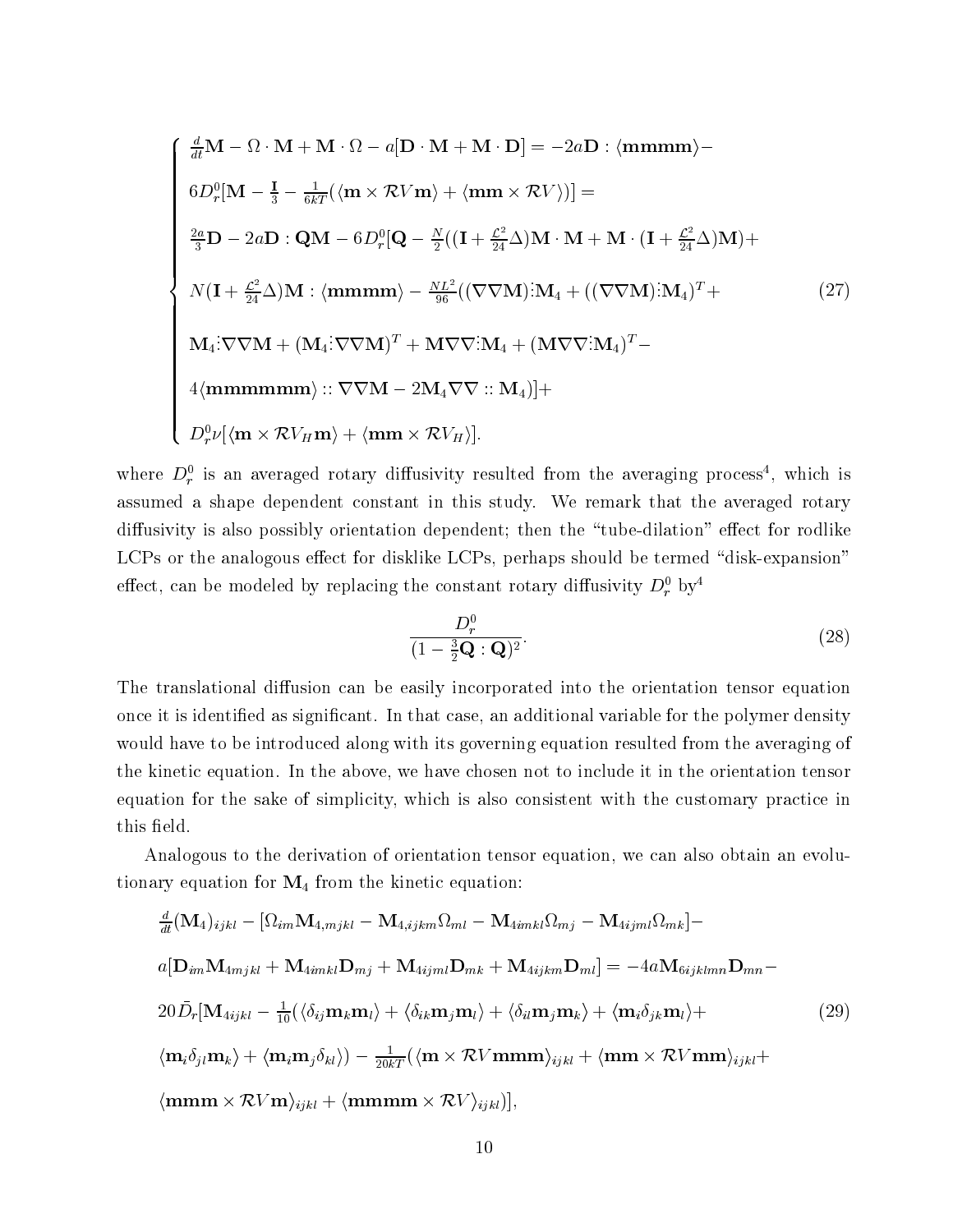where  $D_r$  is another averaged rotary dimusivity resulted from the averaging process, which is assumed equal to  $D_r$  for simplicity in the following, and indices are used to clarify the tensor products. The equation of M contains the fourth and sixth order moments and that of  $M_4$ includes even eighth order moments, posing a closure problem typical to kinetic theories<sup>4</sup>.

With the kinetic equation, we next derive the consistent stress tensor.

#### Derivation of the stress tensor

We treat the LCP system as incompressible. Then, the stress tensor consists of three parts: the presure  $-p1$ , the viscous stress 7 and the elastic stress 7. We derive the elastic stress first by applying the virtual work principle<sup>2,4</sup> on a finite volume of the LCP material denoted by  $G$  called control volume. In order to take into account the nonlocal effect of the intermolecular potential (19), the virtual deformation field  $\delta \epsilon = \delta \nabla \mathbf{x}$ , the variation of all tensor fields and their first order derivatives are assumed zero at the boundaries of the control volume .

The free energy of the LCP system in the material volume is given by (18). Consider a virtual deformation  $o\epsilon$  of the material in  $G$ . According to the virtual work principle<sup>-</sup>, the virtual work that the exterior must do to the material to realize  $\delta \epsilon$  is

$$
\delta W = \int_{G} \tau^{e} : \delta \epsilon d\mathbf{x},\tag{30}
$$

where  $\tau^*$  is the elastic stress part of extra stress. In response to the virtual deformation  $o\epsilon,$ the variation of f is calculated from the kinetic equation by neglecting all terms except for the rotational convection term<sup>4</sup>:

$$
\delta f = \frac{df}{dt}\delta t = -\mathcal{R} \cdot (\mathbf{m} \times \dot{\mathbf{m}}f)\delta t.
$$
\n(31)

The change in the free energy must then equal the work done to the material, i.e.,

$$
\delta A = \delta W. \tag{32}
$$

This equation yields the elastic stress,

$$
\tau^{e} = 3a\nu kT[\mathbf{M} - \frac{\mathbf{I}}{3} - \frac{1}{6kT} (\langle \mathbf{m} \times \mathcal{R}(V)\mathbf{m} \rangle + \langle \mathbf{m}\mathbf{m} \times \mathcal{R}(V) \rangle)] -
$$
  
\n
$$
\frac{\nu}{2} [\langle \mathbf{m} \times \mathcal{R}(V)\mathbf{m} \rangle - \langle \mathbf{m}\mathbf{m} \times \mathcal{R}(V) \rangle] - \frac{\nu N k T \mathcal{L}^{2}}{32} [\nabla \mathbf{M} : \nabla \mathbf{M} - (\nabla \nabla \mathbf{M}) : \mathbf{M}] +
$$
  
\n
$$
\frac{\nu k T N L^{2}}{64} [\nabla \nabla \mathbf{M} : \mathbf{M}_{4} + (\nabla \nabla \cdot \mathbf{M}_{4}) : \mathbf{M} - \nabla \mathbf{M} : (\nabla \cdot \mathbf{M}_{4}) - \nabla \mathbf{M}_{4} : \nabla \mathbf{M}],
$$
\n(33)

where

$$
(\nabla \mathbf{M} : \nabla \mathbf{M})_{ij} = \nabla_i \mathbf{M}_{kl} \nabla_j \mathbf{M}_{kl}.
$$
\n(34)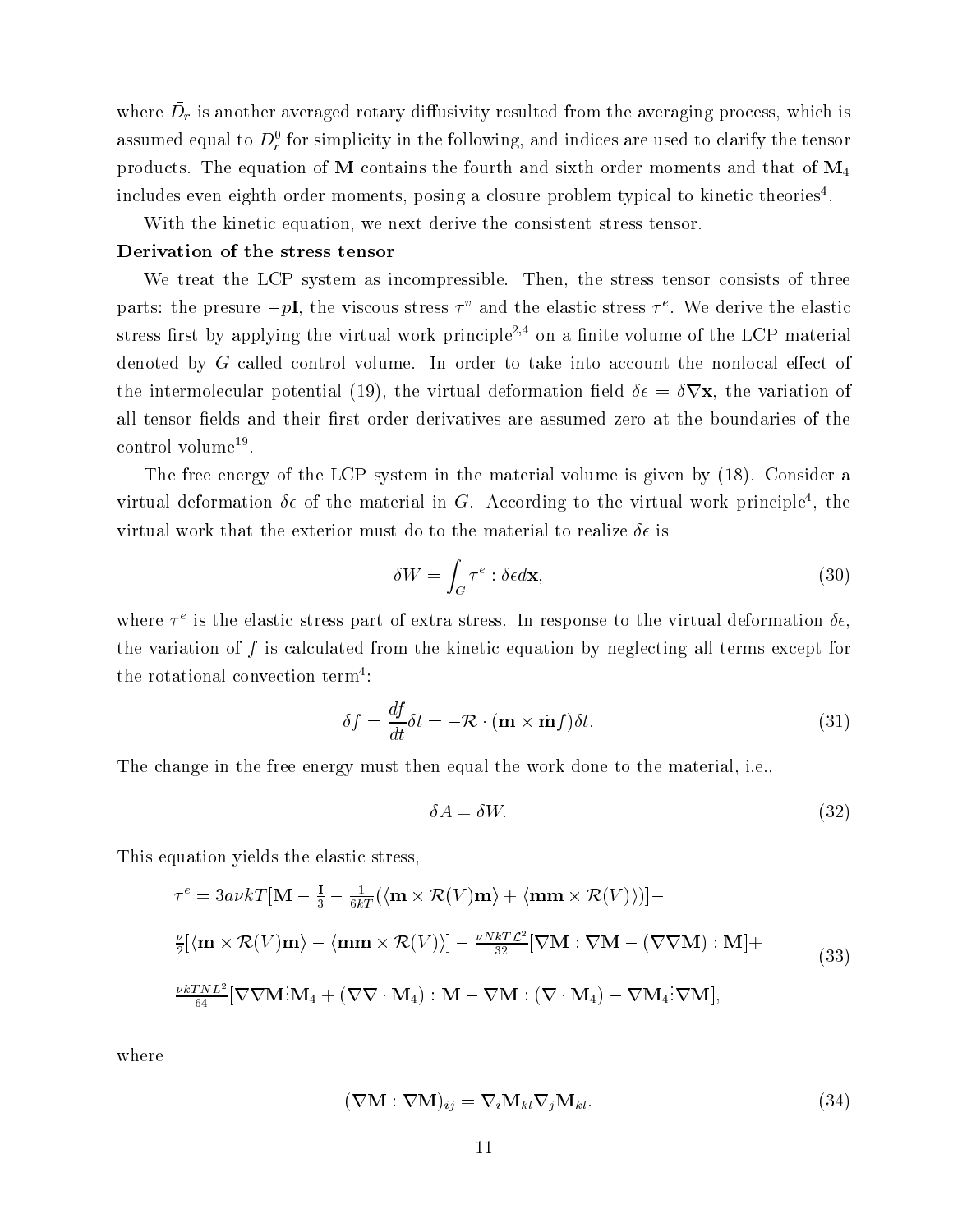The details of the derivation is given in Appendix B. The antisymmetric part of the elastic stress is

$$
\tau_a^e = -\frac{\nu}{2} [\langle \mathbf{m} \times \mathcal{R} V \mathbf{m} \rangle - \langle \mathbf{m} \mathbf{m} \times \mathcal{R} V \rangle] +
$$
\n
$$
\frac{\nu k T N L^2}{64} [\nabla \nabla \mathbf{M} \cdot \mathbf{M}_4 + (\nabla \nabla \cdot \mathbf{M}_4) \cdot \mathbf{M} - \nabla \mathbf{M} \cdot (\nabla \cdot \mathbf{M}_4) - \nabla \mathbf{M}_4 \cdot \nabla \mathbf{M}]_a,
$$
\n(35)

where the subscript a indicate the antisymmetric part of the second order tensor.

For the viscous stress, we use the results of Jeffrey's<sup>18</sup>, Batchelor's<sup>20</sup> and Hinch and Leal's<sup>21,22,23</sup> on spheroidal suspensions in viscous solvent to arrive at:

$$
\tau^v = 2\eta_s \mathbf{D} + 3\nu k T [\zeta_1(a)(\mathbf{D} \cdot \mathbf{M} + \mathbf{M} \cdot \mathbf{D}) + \zeta_2(a)\mathbf{D} : \langle \mathbf{mmmm} \rangle)], \tag{36}
$$

where

$$
\eta_s = \eta + \frac{3}{2} \nu k T \zeta_3(a),
$$
  
\n
$$
\zeta_3(a) = \frac{\zeta^{(0)}}{I_1}, \qquad \zeta_1(a) = \zeta^{(0)} \left(\frac{1}{I_3} - \frac{1}{I_1}\right), \qquad \zeta_2(a) = \zeta^{(0)} \left[\frac{J_1}{I_1 J_3} + \frac{1}{I_1} - \frac{2}{I_3}\right],
$$
  
\n
$$
I_1 = 2r \int_0^\infty \frac{dx}{\sqrt{(r^2 + x)(1 + x)^3}}, \qquad I_3 = r(r^2 + 1) \int_0^\infty \frac{dx}{\sqrt{(r^2 + x)(1 + x)^2 (r^2 + x)}},
$$
  
\n
$$
J_1 = r \int_0^\infty \frac{xdx}{\sqrt{(r^2 + x)(1 + x)^3}}, \qquad J_3 = r \int_0^\infty \frac{xdx}{\sqrt{(r^2 + x)(1 + x)^2 (r^2 + x)}},
$$
  
\n
$$
r = \frac{1 + a}{1 - a},
$$
  
\n(37)

 $\eta$  is the solvent viscosity,  $\zeta_{1,2,3}(a)$  are three friction coefficients.  $3\nu kT\zeta_i(a), i = 1, 2, 3$  are identied as two shape-dependent viscosity parameters due to the polymer-solvent interaction. The total extra stress is given in the *constitutive equation for the extra stress* 

$$
\tau = \tau^e + \tau^v. \tag{38}
$$

Expanding the terms in (33), we obtain the extra stress tensor expression explicitly:  $\tau = 2\eta_s \mathbf{D} + 3a\nu kT[\mathbf{M} - \frac{1}{3} - \frac{N}{2}((\mathbf{I} + \frac{E}{24}\Delta)\mathbf{M}\cdot\mathbf{M} + \mathbf{M}\cdot(\mathbf{I} + \frac{E}{24}\Delta)\mathbf{M}]$  $2(1+\frac{27}{24}\Delta)M$  :  $\langle \mathbf{mmmm}\rangle)$   $-\frac{\nu\kappa T N L^2}{16}(\Delta M\cdot\mathbf{M}-\mathbf{M}\cdot\Delta \mathbf{M})+$  $\frac{a \nu \kappa T N L^2}{32} [4 {\rm {\rm\bf M}}_6\,::\,\nabla\nabla {\rm{\rm\bf M}} + 2 {\rm {\rm\bf M}}_4 \nabla\nabla\,::{\rm {\rm\bf M}}_4\,-\,\nabla\nabla {\rm{\rm\bf M}}\,:\!{\rm\bf M}}_4 - (\nabla\nabla{\rm{\rm\bf M}}\,:\!{\rm{\bf M}}_4)^T \mathbf{M}_4\!\!:\!\!\nabla\nabla\mathbf{M}-(\mathbf{M}_4\!\!:\!\nabla\nabla\mathbf{M})^T-(\mathbf{M}\nabla\nabla\!\cdot\!\mathbf{M}_4)^T-\mathbf{M}\nabla\nabla\!\cdot\!\mathbf{M}_4]-\frac{\nu\kappa\,I\,N\,L^2}{32}[\nabla\nabla\mathbf{M}\!\cdot\!\mathbf{M}_4-\qquad \text{(39)}$  $(\nabla\nabla\mathbf{M}\!:\!\mathbf{M}_4)^T-\mathbf{M}_4\!:\!\nabla\nabla\mathbf{M}+(\mathbf{M}_4\!:\!\nabla\nabla\mathbf{M})^T$  –  $\cdot {\bf \nabla} {\bf \nabla} {\bf M})^T - {\bf M} {\bf \nabla} {\bf \nabla} {\cdot} {\bf M}_4 + ({\bf M} {\bf \nabla} {\bf \nabla} {\cdot} {\bf M}_4)^T\|_F$ and the contract of the contract of the contract of the contract of the contract of  $+3\nu kT [\zeta_1(a)(\mathbf{DM}+\mathbf{MD})+\zeta_2(a)\mathbf{D}:\langle\mathbf{mmm}\rangle] \frac{1}{2}[\alpha(\langle \mathbf{m} \times \mathcal{K}(V_H) \mathbf{m}\rangle + \langle \mathbf{m}\mathbf{m} \times \mathcal{K}(V_H)\rangle) - (\langle \mathbf{m} \times \mathcal{K}(V_H) \mathbf{m}\rangle - \mathbf{m}\mathbf{m}\mathcal{K}(V_H)\rangle)].$ (39)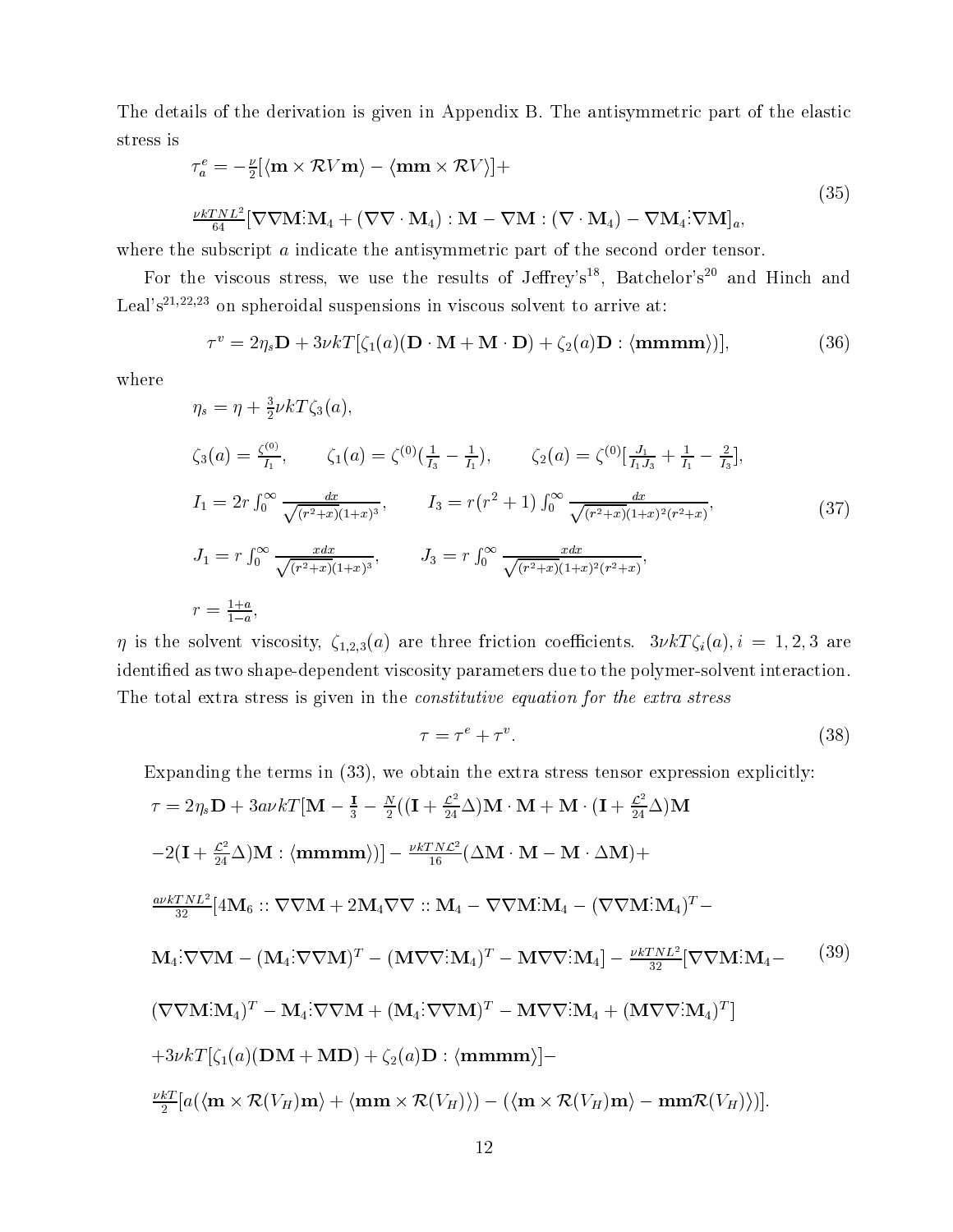From  $2^{1,22}$ , it follows that

$$
\lim_{a \to 1} \zeta_1(a) = 0, \qquad \lim_{a \to 1} \zeta_2(a) = \infty,
$$
  

$$
\lim_{a \to -1} \zeta_1(a) = -\infty, \qquad \lim_{a \to -1} \zeta_2(a) = \infty.
$$
 (40)

So, the formulae are not meant to be applied to the two extremes  $a = -1$  and  $a = 1$  at all. To obtain the viscous stress in practice, one should calibrate the coefficient at a fixed aspect ratio  $0 < r = r_0 < \infty$  and then extrapolate the formulae to all the other finite values of r since after all the friction coefficients need to be experimentally determined. In the range of a 1 though, the stress contribution from the term D  $M$  -  $M$  is negligible, consistent  $M$  is negligible, consistent  $M$ with the Doi theory for rodlike molecules<sup>-</sup>.

Figure 4. depicts the three friction coefficients  $\zeta_i(a), i = 1, 2, 3$  as functions of the shape parameter a. When  $a > 0$ , all are positive and  $\zeta_1(a)$  is smaller than  $\zeta_2(a)$  as well as  $\zeta_3(a)$ ;  $\zeta_1(a)$  becomes negligibly small as a approaches 1 while  $\zeta_2(a)$  goes to infinity and  $\zeta_3(a)$  settles at a finite positive value. For  $a < 0$ ,  $\zeta_1(a)$  becomes negative and comparable in magnitudes to  $\zeta_2(a)$ , giving rise to a non-negligible "shape-induced-antidrag" to the total stress from the term D <sup>M</sup> <sup>+</sup> <sup>M</sup> D. This indicates that the oblate spheroidal molecule has the tendency to weaken the viscous stress due to the shape-induced polymer-solvent interaction. However, this will by no means change the dissipative nature of the stress. As shown in the appendix, the viscous stress part due to the polymer-solvent interaction is indeed dissipative for all values of  $a \in (-1, 1)$  and all possible orientation despite  $\zeta_1(a) < 0$  at  $a < 0$ .

The kinetic equation (24), orientation tensor equation (27) and (29), constitutive equation for the extra stress (39), balance of linear momentum (41) and the continuity equation (42), both given next, constitute the hydrodynamical model for spheroidal LCPs.

$$
\rho \frac{d\mathbf{v}}{dt} = \nabla \cdot (-p\mathbf{I} + \tau) + \mathbf{f},\tag{41}
$$

where  $\rho$  is the fluid density, p is the scalar pressure and **f** the external force. Correponding to the incompressibility,  $\bf{v}$  satisfies the

> $\nabla \cdot \mathbf{v} = 0$  $\sim$   $(1-2)$

#### Balance of angular momentum and the anisotropic elasticity

Balance of the state of the state of the state of the state of the state of the state of the state of the state of the state of the state of the state of the state of the state of the state of the state of the state of the

control were equation to the control of the control of the control of the control of the control of the control of the control of the control of the control of the control of the control of the control of the control of th

Finally, we want to make sure that the derived theory obeys the balance of angular momentum. From Doi and Edwards' book<sup>4</sup>, we know that the torque on a test molecule oriented along m is given by

$$
\mathbf{T} = -\mathcal{R}V_{ei},\tag{43}
$$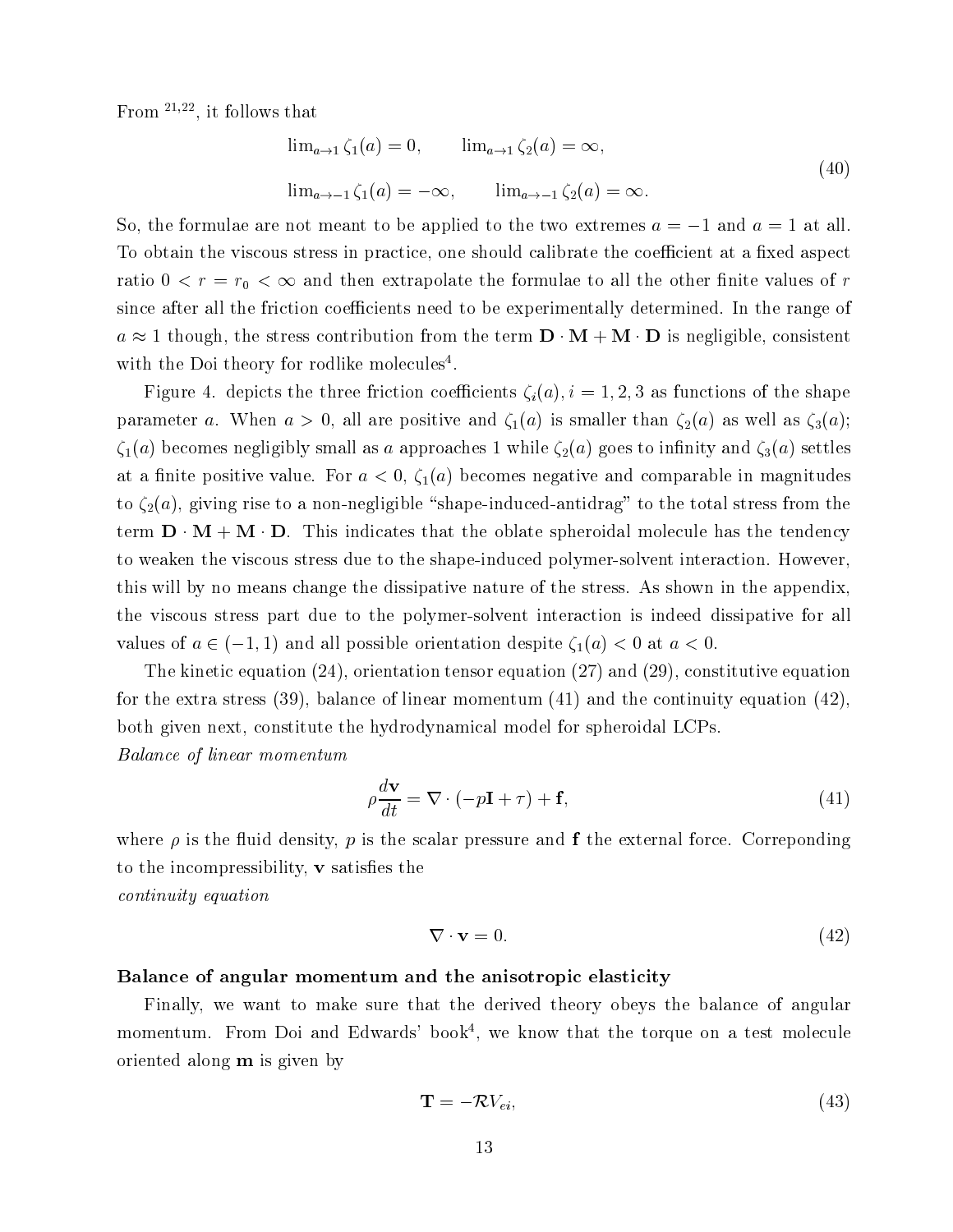absence of external effects. In this mesoscopic theory, the material point is implicitly (tacitly) defined as a sphere in which the velocity gradient is assumed constant and all LCP molecules convect spatially in an identical manner within the sphere. Due to the anisotropic elasticity from the intermolecular potential, there exists an additional torque associated to the spatial convection on the \material points". Then, the total torque on a unit volume of the material

$$
\mathbf{t}_{k} = \nu \int_{\|\mathbf{m}\|=1} \mathbf{T}_{k} f(\mathbf{m}, \mathbf{x}, t) d\mathbf{m} + \frac{\nu N k T L^{2}}{32} [\mathbf{M}_{4ij\alpha\mu} \nabla_{\mu} \nabla_{\beta} \mathbf{M}_{ij} + \mathbf{M}_{ij} \nabla_{\mu} \nabla_{\beta} \mathbf{M}_{4\alpha\mu ij} - \nabla_{\mu} \mathbf{M}_{4ij\mu\beta} \nabla_{\alpha} \mathbf{M}_{ij} - \nabla_{\mu} \mathbf{M}_{ij} \nabla_{\alpha} \mathbf{M}_{4\mu\beta ij} \epsilon_{\alpha\beta k},
$$
\n(44)

where  $\epsilon_{\alpha\beta k}$  is the alternator tensor<sup>17</sup>. Integrating over the control volume G and applying integration by parts whenever necessary, our calculations end up with

$$
\int_{G} \tau_{ij} \epsilon_{ijk} d\mathbf{x} = \int_{G} \mathbf{t}_{k} d\mathbf{x}.
$$
\n(45)

This equality indicates that the body torque balances the antisymmetric part of the stress tensor on the control volume  $G$ , confirming that the balance of angular momentum is maintained<sup>2</sup>. We note that the balance of the angular momentum is achieved on the entire control volume G subject to the assumptions on the zero boundary conditions alluded to earlier rather than in a pointwise sense due to the nonlocality of the intermolecular potential. The presence of the anisotropic elasticity is due to the long-range anisotropic molecular interaction. It is the interaction between the spatial convection and the long-range anisotropic molecular interaction that causes the additional torque on the material point. The role of the anisotropic elasticity needs to be investigated in more details.

#### Entropy production and energy dissipition

In an isothermal process, the entropy production or (energy dissipition) is equal to the decrease in the total energy<sup>2</sup>

$$
T\dot{S} = -\frac{d}{dt} \left[ \int_G \left( \frac{1}{2} \rho \mathbf{v} \cdot \mathbf{v} \right) dx + A[f] \right],\tag{46}
$$

where  $S$  denotes the entropy of the control volume  $G$ . As it is demonstrated in Appendix A that

$$
T\dot{S} = \int_G \langle D_r(\mathbf{m}, a) || \mathcal{R}(lnf + \frac{1}{kT}V_{ei}) ||^2 \rangle d\mathbf{x} + \int_G \langle \nabla(lnf + \frac{1}{kT}V_{ei}) \cdot (D_{||}(a)\mathbf{m}\mathbf{m} + D_{\perp}(a)(\mathbf{I} - \mathbf{m}\mathbf{m})) \cdot \nabla(lnf + \frac{1}{kT}V_{ei}) \rangle d\mathbf{x} + \int_G D_{vdisp}d\mathbf{x},
$$
\n(47)

where

$$
D_{vdisp} = 2\eta \mathbf{D} : \mathbf{D} + 3\nu kT(\zeta_3 \mathbf{D} + \zeta_1 (\mathbf{M} \cdot \mathbf{D} + \mathbf{D} \cdot \mathbf{M}) + \zeta_2 \mathbf{D} : \langle \mathbf{mmmm} \rangle) : \mathbf{D}. \tag{48}
$$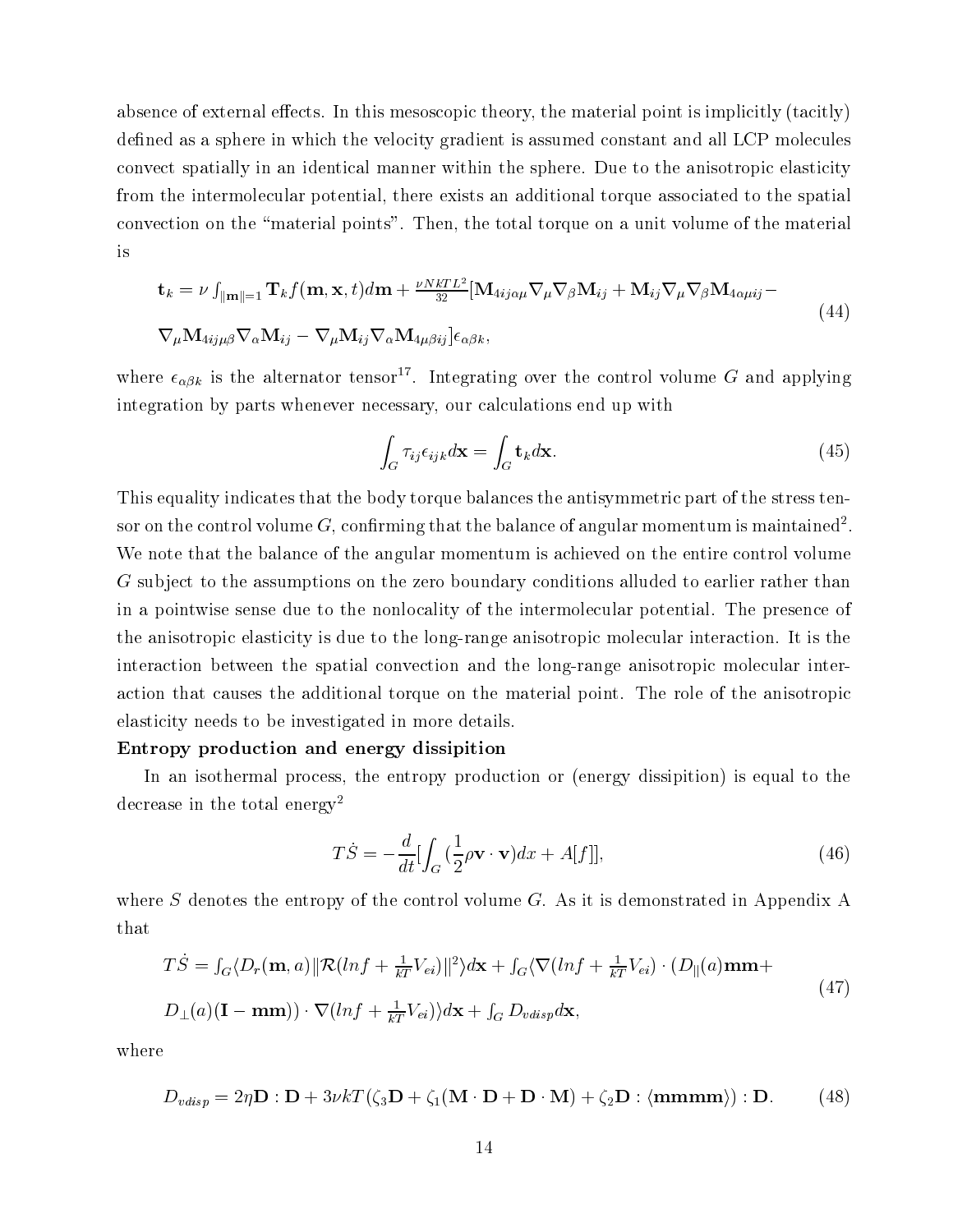It is nonnegative definite provided the translational diffusion coefficient matrix

$$
(D_{\parallel}(a)\mathbf{m}\mathbf{m} + D_{\perp}(a)(\mathbf{I} - \mathbf{m}\mathbf{m})) \tag{49}
$$

is nonnegative definite, which is warranted provided  $D_{\parallel}(a)$  and  $D_{\perp}(a)$  are nonnegative as implicitly assumed. This indicates the theory warrants a positive entropy production and thereby abeys the second law of thermodynamics.

#### Approximate theory

The equation for the orientation tensor and the stress expression both contain fourth and sixth order tensors, indicating a strong coupling to the kinetic equation. To decouple the kinetic equation, which often yields a much simpler governing equation system for LCPs, one has used a variety of decoupling or closure approximations23;24;25;26;27 . The simplest among all the choices of the closure approximations is the quadratic closure for fourth order tensors and cubic closure for sixth order tensors given below

$$
\langle \mathbf{mmmm} \rangle \approx \langle \mathbf{mm} \rangle \langle \mathbf{mm} \rangle,
$$
  

$$
\langle \mathbf{mmmmmm} \rangle \approx \langle \mathbf{mm} \rangle \langle \mathbf{mm} \rangle \langle \mathbf{mm} \rangle.
$$
 (50)

The orientation tensor equation and the stress expression are given by (27) and (39), respectively, after the above substitutions. These equations along with the momentum and continuity equation constitute the approximate theory for spheroidal LCPs.

An improved approximate theory may be obtained if we use both  $\mathbf{M}$  and  $\mathbf{M}_4$  as orientational variables and approximate sixth order and eighth order tensors by

$$
\langle \mathbf{mmmmmm}\rangle \approx a_1^{(1)} \langle \mathbf{mmmm}\rangle +
$$
  
\n
$$
a_2^{(1)} \langle \mathbf{mmmm}\rangle \langle \mathbf{mm}\rangle + a_3^{(1)} \langle \mathbf{mm}\rangle \langle \mathbf{mm}\rangle \langle \mathbf{mm}\rangle,
$$
  
\n
$$
a_1^{(1)} + a_2^{(1)} + a_3^{(1)} = 1,
$$
  
\n
$$
\langle \mathbf{mmmmmmmmmm}\rangle \approx a_1^{(2)} \langle \mathbf{mmmm}\rangle \langle \mathbf{mmmm}\rangle + a_2^{(2)} \langle \mathbf{mm}\rangle \langle \mathbf{mmmm}\rangle
$$
  
\n
$$
a_3^{(2)} \langle \mathbf{mmmm}\rangle \langle \mathbf{mm}\rangle + a_4^{(2)} \langle \mathbf{mm}\rangle \langle \mathbf{mmmm}\rangle \langle \mathbf{mm}\rangle,
$$
  
\n
$$
a_1^{(2)} + a_2^{(2)} + a_3^{(2)} + a_4^{(2)} = 1.
$$
  
\n(51)

The specific values of the weight parameters  $a_i^{\leftrightarrow}$  can be caliberated based on the flow types. Of course, more sophisticated closures may be employed to improve the approximation given nere<sup>4</sup>;7;23,245; Most of the closures are now-type dependent so that their performance in different types of flows vary widely<sup>24,25,26,27</sup>. Unless a specific flow problem is identified, we don't see the need for enumerating all the closure approximations here.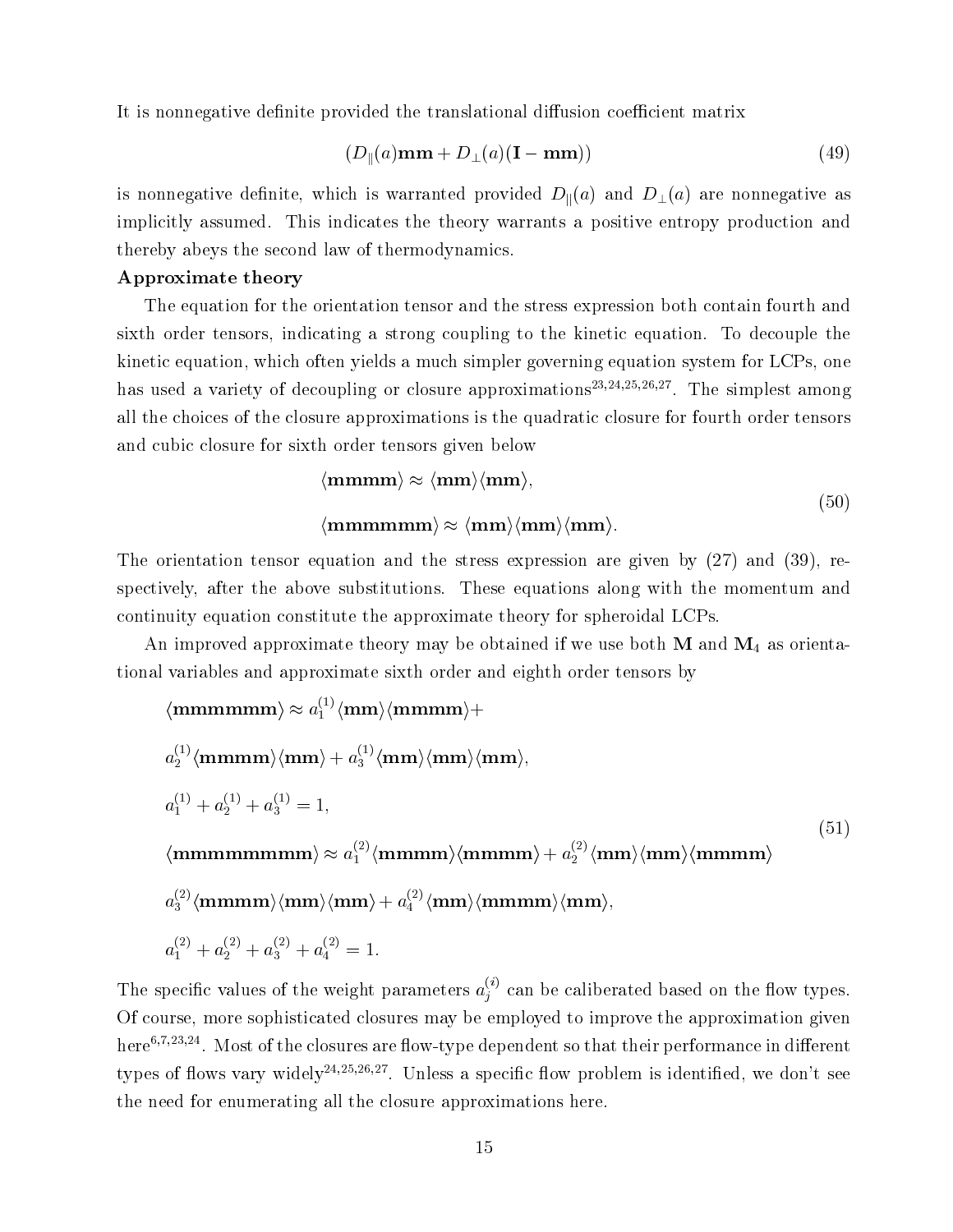Given the theory outlined above, we next discuss some of its preliminary properties in the limit of weak flows and leave the rheological evaluations to a forthcoming paper.

#### 3 Reduction to the Leslie-Ericksen theory in the weak flow limit

Owing to historical reasons, one likes to interpret phenomena in liquid crystals using the ranguage developed in the Leslie-Ericksen theory . Without being an exception, we would therefore like to see how this theory relates to the well known LE theory in the limit of weak flows and weak distortional elasticity. To establish the connection, we need to restrict  $Q$  and  $\mathbf{M}_4$  to their uniaxial forms in equilibrium,

$$
\mathbf{Q} = s(\mathbf{n}\mathbf{n} - \frac{1}{3}), \quad \mathbf{M} = \mathbf{Q} + \frac{1}{3},
$$
\n
$$
\mathbf{M}_{4ijkl} = s_4 \mathbf{n}_i \mathbf{n}_j \mathbf{n}_k \mathbf{n}_l + \frac{s - s_4}{7} (\mathbf{n}_i \mathbf{n}_j \delta_{kl} + \mathbf{n}_k \mathbf{n}_l \delta_{ij} + \mathbf{n}_i \mathbf{n}_k \delta_{jl} + \mathbf{n}_j \mathbf{n}_l \delta_{ik} +
$$
\n
$$
\mathbf{n}_i \mathbf{n}_l \delta_{jk} + \mathbf{n}_j \mathbf{n}_k \delta_{il} + \frac{7 - 10s + 3s_4}{105} (\delta_{ij} \delta_{kl} + \delta_{jk} \delta_{il} + \delta_{ik} \delta_{jl}),
$$
\n
$$
s = \langle P_2(\mathbf{m} \cdot \mathbf{n}) \rangle, \quad s_4 = \langle P_4(\mathbf{m} \cdot \mathbf{n}) \rangle,
$$
\n(52)

where s and  $s_4$  are uniaxial order parameters in equilibrium,  $P_2(x)$  and  $P_4(x)$  are the Legendre polynomial of order 2 and 4, respectively, and n is the corresponding, distinguished director of  $\mathbf{Q}$  . Assuming s and  $s_4$  constants and  $\mathbf{n}$  a function of  $\mathbf{x},$  inserting (52) to the free energy given by (18), we have

$$
A[f] = \nu kT \int_{G} \langle \ln f - 1 + V_{H} + \frac{1}{2kT} V_{ei} \rangle d\mathbf{x} - \frac{\nu N k T L^{2}}{32} \int_{\partial G} \left[ (\mathbf{M}_{4} : \nabla \mathbf{M}) \cdot \mathbf{n}_{n} - (\nabla \cdot \mathbf{M}_{4}) : \mathbf{M} \mathbf{n}_{n} \right] ds
$$
  
\n
$$
= \nu kT \int_{G} \langle \ln f - 1 + V_{H} + \frac{1}{2} V_{ms} \rangle d\mathbf{x} - \frac{\nu N k T L^{2}}{32} \int_{\partial G} \left[ (\mathbf{M}_{4} : \nabla \mathbf{M}) \cdot \mathbf{n}_{n} - (\nabla \cdot \mathbf{M}_{4}) : \mathbf{M} \mathbf{n}_{n} \right] ds +
$$
  
\n
$$
\int_{G} \left\{ \frac{\nu N k T}{8} s \left[ (\mathcal{L}^{2} s + \frac{s - s_{4}}{7} L^{2}) ||\nabla \mathbf{n}||^{2} + \frac{2(s - s_{4})}{7} L^{2} (\nabla \cdot \mathbf{n})^{2} + \frac{2s + 5s_{4}}{7} L^{2} ||\mathbf{n} \cdot \nabla \mathbf{n}||^{2} \right] -
$$
  
\n
$$
\frac{\nu N k T}{32} L^{2} s \left[ \frac{49 - 40s + 12s_{4}}{21} \nabla \cdot (\mathbf{n} \nabla \cdot \mathbf{n}) + \frac{49 - 64s + 36s_{4}}{21} \nabla \cdot (\mathbf{n} \cdot \nabla \mathbf{n}) \right] \}
$$
  
\n
$$
= \nu kT \int_{G} \langle \ln f - 1 + V_{H} + \frac{1}{2} V_{ms} \rangle d\mathbf{x} - \frac{\nu N k T L^{2}}{32} \int_{\partial G} \left[ (\mathbf{M}_{4} : \nabla \mathbf{M}) \cdot \mathbf{n}_{n} - (\nabla \cdot \mathbf{M}_{4}) : \mathbf{M} \mathbf{n}_{n} \right] ds +
$$
  
\n
$$
\frac{\int_{G} \left\{ \frac{\nu N k T}{8} s \left[ (\mathcal{L}^{2} s + \frac{s - s_{4}}{7} L^{2}) ||\
$$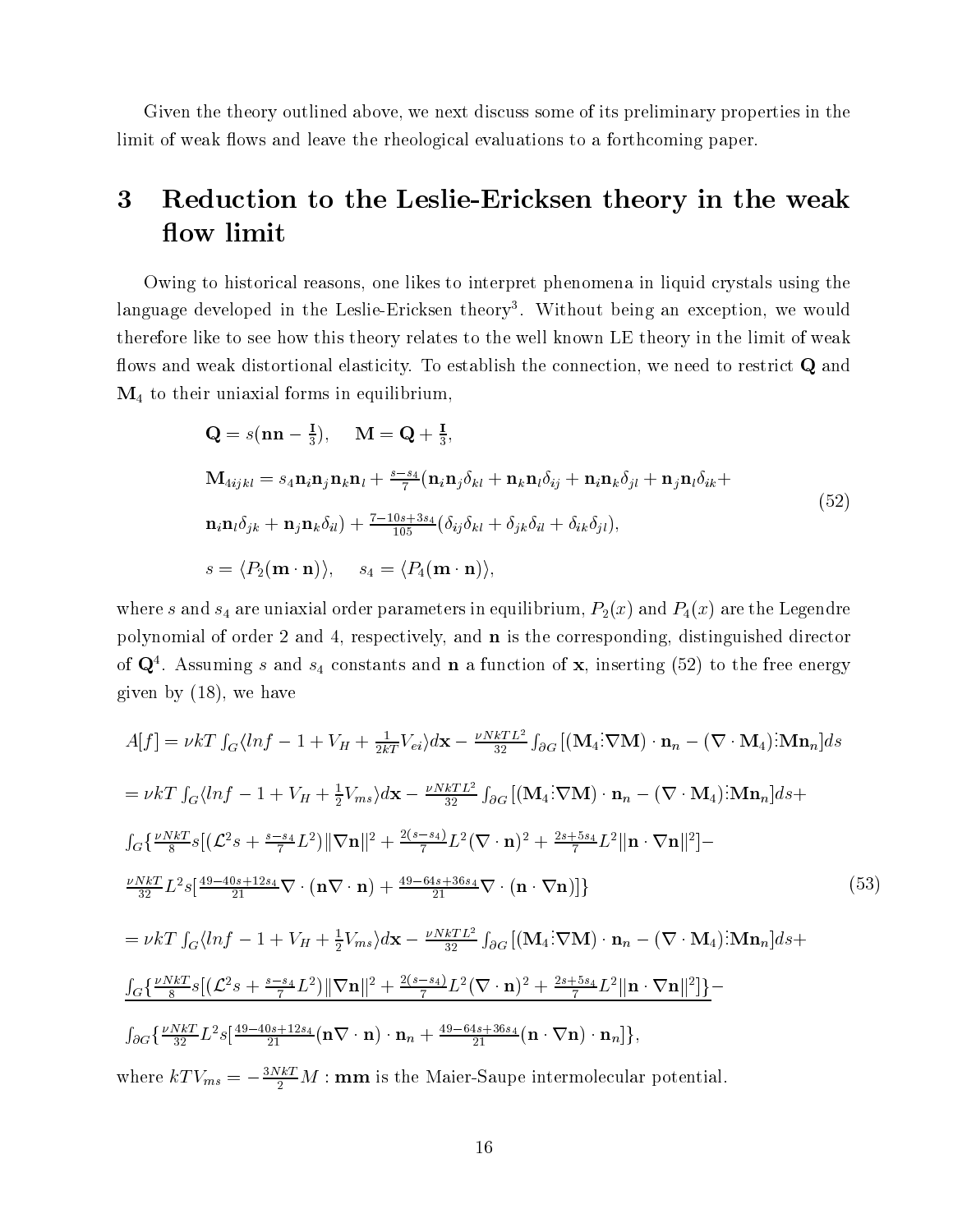Comparing the bulk distortional free energy (underlined above) with that in the LE theory, we can identify the three Frank elastic constants as follows:

$$
K_1 = \frac{\nu N k T}{8} \left( \mathcal{L}^2 s^2 + \frac{3 s (s - s_4)}{7} L^2 \right),
$$
  
\n
$$
K_2 = \frac{\nu N k T}{8} \left( \mathcal{L}^2 s^2 + \frac{s (s - s_4)}{7} L^2 \right),
$$
  
\n
$$
K_3 = \frac{\nu N k T}{8} \left( \mathcal{L}^2 s^2 + \frac{s (3 s + 4 s_4)}{7} L^2 \right).
$$
\n(54)

These can be written into self-contained forms for easy calculations following Marrucci and  $Greco<sup>16</sup>$ 

$$
K_1 = \frac{\nu k T N S^2}{8} [\mathcal{L}^2 + 3L^2 \chi_1],
$$
  
\n
$$
K_2 = \frac{\nu k T N S^2}{8} [\mathcal{L}^2 + L^2 \chi_1],
$$
  
\n
$$
K_3 = \frac{\nu k T N S^2}{8} [\mathcal{L}^2 + L^2 \chi_2],
$$
\n(55)

where

$$
\chi_1 = \frac{1}{4(G_0 - 3G_2)} [G_0 - 6G_2 + 5G_4],
$$
  
\n
$$
\chi_2 = \frac{3G_2 - 5G_4}{(G_0 - 3G_2)},
$$
  
\n
$$
s = \frac{3G_2}{2G_0} - \frac{1}{2},
$$
  
\n
$$
G_k = \int_0^1 x^k exp(3N/2sx^2) dx.
$$
\n(56)

In the following, we will derive the governing equation for the director **n** using Kuzuu and Doi's perturbation scheme<sup>14</sup>, extended recently by Feng et al.<sup>19</sup> to the nonlocal intermolecular potential to establish a direct link to the LE theory and confirm the relations between the elastic moduli and the parameters in the new theory. In this perturbation scheme, we assume the rotary diffusivity is a constant and formally assume the distortional elasticity and the flow effect are both weak (small) and of the same order of magnitudes, i.e.,

$$
O(\|\dot{\mathbf{m}}\|, \|\mathcal{R}V_e\|) << 1,\tag{57}
$$

where  $kTV_e = V_{ei} - kTV_{ms}$ . We then seek an asymptotic expansion of the probability density function

$$
f = f_{ms} + f_1 + f_2 + \cdots,\tag{58}
$$

where  $f_{ms}$  is a function of order  $O(1)$  and its material derivative scales with the small velocity gradient and the bulk distortional free energy, i.e.,

$$
\frac{df_{ms}}{dt} \approx O(||\dot{\mathbf{m}}||, ||\mathcal{R}V_e||),\tag{59}
$$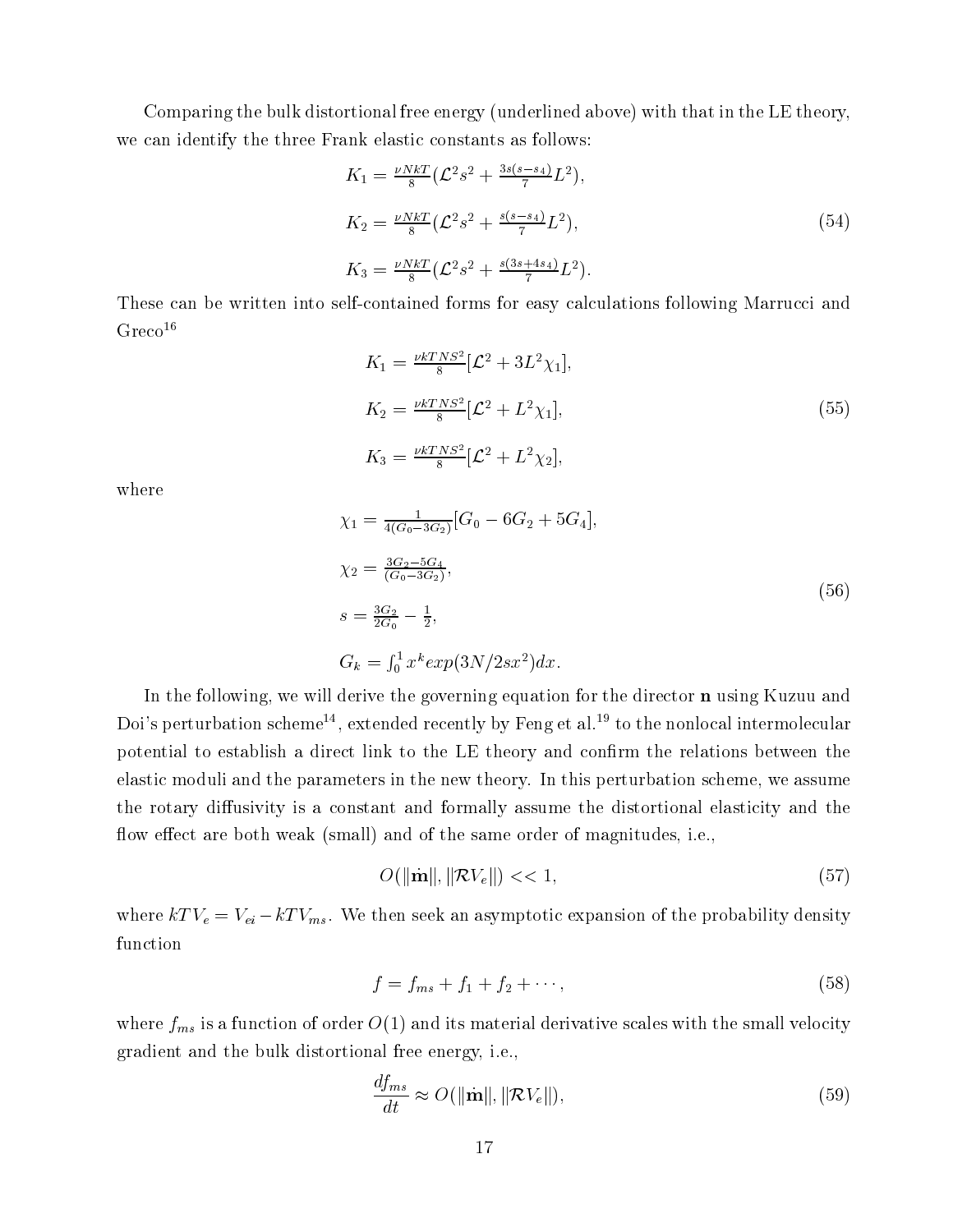$f_1$  is a function of order  $O(\|\mathbf{m}\|, \|\mathcal{RV}_e\|), f_2$  is a function of higher order, etc.. Substituting the ansatz (58) into the Smoluchowski equation, we have at leading order  $(O(1))$ 

$$
\mathcal{R} \cdot [Dr(\mathcal{R}f_{ms} + f_{ms}\mathcal{R}V_{ms})] = 0. \tag{60}
$$

Clearly,  $f_{ms}$  at leading order is a steady state solution of the Smoluchowski equation with the Maier-Saupe intermolecular potential. At the next order, we have

$$
\frac{df_{ms}}{dt} = \mathcal{R} \cdot Dr[\mathcal{R}f_1 + f_1 \mathcal{R}V_{ms}[f_{ms}] + f_{ms} \mathcal{R}V_{ms}[f_1]] - \mathcal{R} \cdot [(\mathbf{m} \times \dot{\mathbf{m}} - Dr\mathcal{R}V_e[f_{ms}])f_{ms}].
$$
 (61)

We denote

$$
\mathcal{G}\phi = \mathcal{R} \cdot (\mathcal{R}\phi + \phi \mathcal{R}V_{ms}[f_{ms}] + f_{ms}\mathcal{R}V_{ms}[\phi]). \qquad (62)
$$

Let  $\psi_0$  be the eigenvector of the Hermitian operator  $\mathcal{G}^*$  corresponding to the zero eigenvalue of G <sup>14</sup> . Then, it follows from (61) that

$$
\int_{\|\mathbf{m}\|=1} \psi_0 \left[ \frac{df_{ms}}{dt} + \mathcal{R} \cdot \left[ (\mathbf{m} \times \dot{\mathbf{m}} - Dr\mathcal{R}V_e[f_{ms}])f_{ms} \right] d\mathbf{m} =
$$
\n
$$
\int_{\|\mathbf{m}\|=1} \{ \psi_0 \frac{df_{ms}}{dt} - \mathcal{R}\psi_0 \cdot \left[ (\mathbf{m} \times \dot{\mathbf{m}} - Dr\mathcal{R}V_e[f_{ms}])f_{ms} \right] \} d\mathbf{m} = 0.
$$
\n(63)

This is the solvability condition at the second order in the perturbation scheme, which yields the governing equation for the director  $n$ . Kuzuu and Doi found that the left eigenvector  $\psi_0 = \mathbf{b} \cdot \mathbf{e}_{\phi} g(\theta)$  with  $g(\theta)$  the solution of the steady state equation

$$
\frac{1}{\sin\theta} \frac{d}{d\theta} (\sin\theta \frac{dg}{d\theta}) - \frac{g}{\sin^2\theta} - \frac{dV_{ms}}{d\theta} \frac{dg}{d\theta} = -\frac{dV_{ms}}{d\theta}
$$
(64)

and **b** an arbitrary constant vector  $\cdot$  . Since  $V_{ms}[f_{ms}] = -\frac{2\pi}{2}({\bf n}\cdot{\bf m})^2 + const,~f_{ms} = f_{ms}({\bf n}\cdot{\bf m}).$  $U = \bigcup_{\substack{n \in \mathbb{N} \\ n \neq n}} \bigcup_{\substack{n \in \mathbb{N} \\ n \neq n}} \bigcup_{\substack{n \in \mathbb{N} \\ n \neq n}} \bigcup_{\substack{n \in \mathbb{N} \\ n \neq n}} \bigcup_{\substack{n \in \mathbb{N} \\ n \neq n}} \bigcup_{\substack{n \in \mathbb{N} \\ n \neq n}} \bigcup_{\substack{n \in \mathbb{N} \\ n \neq n}} \bigcup_{\substack{n \in \mathbb{N} \\ n \neq n}} \bigcup_{\substack{n \in \mathbb{N} \\ n \neq n}} \bigcup_{\substack{n \in \$ find

$$
\int_{\|\mathbf{m}\|=1} \psi_0 \frac{df_{ms}}{dt} d\mathbf{m} = \frac{as}{\lambda} \mathbf{b} \cdot (\mathbf{n} \times \dot{\mathbf{n}}),\tag{65}
$$

where

$$
\lambda = 2as \left( \int_{\|\mathbf{m}\| = 1} f_{ms} g(\theta) \frac{dV_{ms}}{d\theta} d\mathbf{m} \right)^{-1} \tag{66}
$$

is the "tumbling parameter"<sup>14</sup> (We note that Feng et al. obtained the same result using a different approach<sup>19</sup>). Kuzuu and Doi calculated<sup>14</sup>:

$$
\int_{\|\mathbf{m}\|=1} \mathcal{R}\psi_0 \cdot (\mathbf{m} \times \dot{\mathbf{m}} f_{ms}) d\mathbf{m} = \mathbf{b} \cdot (\mathbf{n} \times (as(\mathbf{Dn} + \frac{1}{\lambda} \Omega \mathbf{n}))). \tag{67}
$$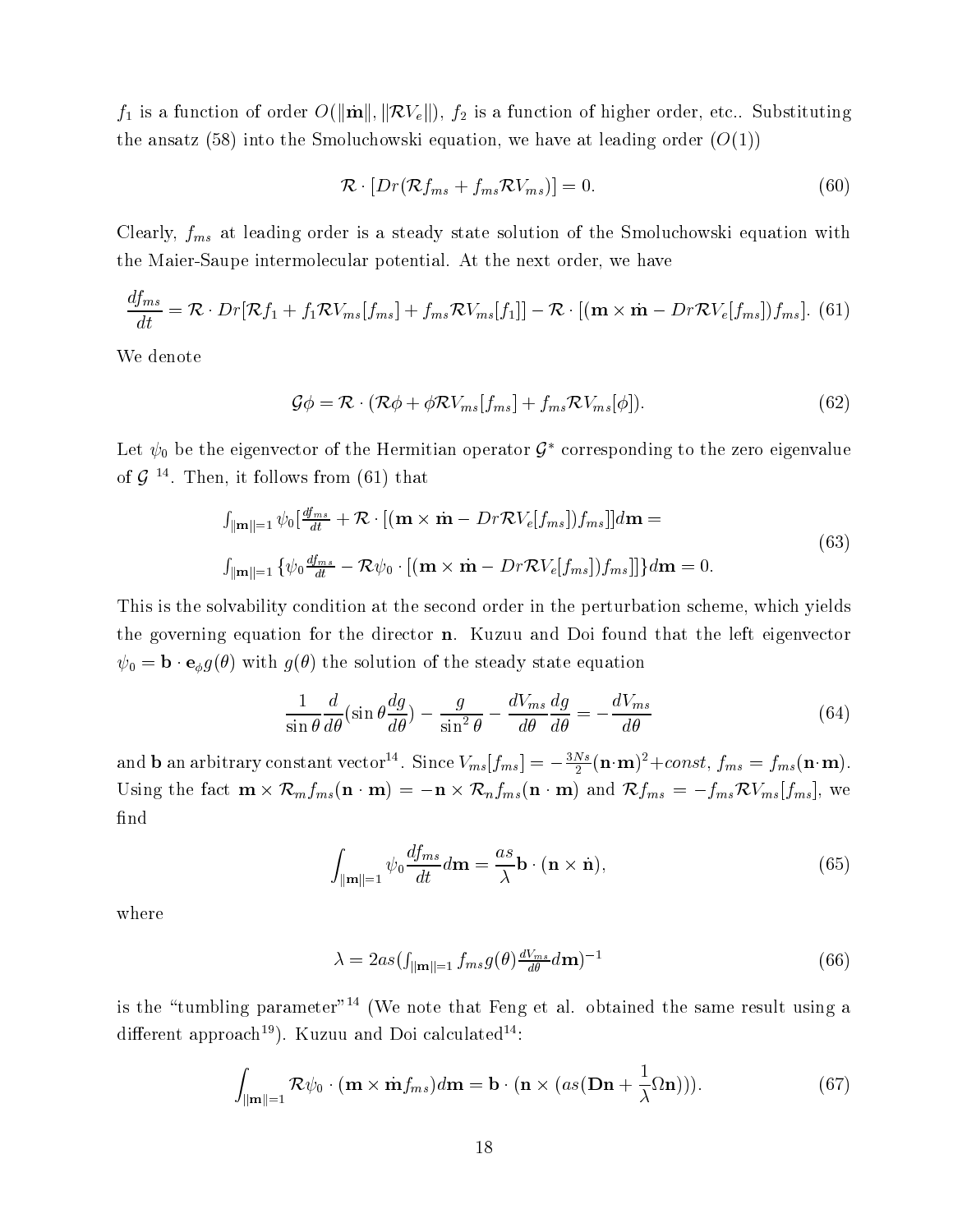We calculate the remaining terms and list them as follows:

$$
\int_{\|\mathbf{m}\|=1} D_r \mathcal{R}(V_e) \cdot \mathcal{R} \psi_0 f_{ms} d\mathbf{m} = -\mathbf{b} \cdot (\mathbf{n} \times \mathbf{h}) \frac{D_r^0}{\nu kT},
$$
\n(68)

where **h** is given by

$$
\mathbf{h} = \frac{\nu N k T s}{8} [(s\mathcal{L}^2 + \frac{s - s_4}{7} \mathcal{L}^2) \Delta \mathbf{n} + \frac{2(s - s_4)}{7} \mathcal{L}^2 \nabla (\nabla \cdot \mathbf{n}) +
$$
  

$$
\frac{2s + 5s_4}{7} \mathcal{L}^2 ((\nabla \cdot \mathbf{n}) \mathbf{n} \cdot \nabla \mathbf{n} + (\mathbf{n} \cdot \nabla \mathbf{n}) \cdot \nabla \mathbf{n} + \mathbf{n} \mathbf{n} : \nabla \nabla \mathbf{n} - \mathbf{n} \cdot \nabla \mathbf{n} \cdot \nabla \mathbf{n}^T)],
$$
(69)

where

$$
(\mathbf{n} \cdot \nabla \mathbf{n} \cdot \nabla \mathbf{n}^T)_{\alpha} = \mathbf{n}_i \mathbf{n}_{j,i} \mathbf{n}_{j,\alpha}.
$$
 (70)

Combining the results of Kuzuu and  $Doi<sup>44</sup>$ . Feng et al.'s<sup>19</sup> and (69), we arrive at the governing equation for the director n:

$$
\mathbf{n} \times \left[ \frac{as}{\lambda} \frac{\nu k}{D_r^0} \mathbf{N} - as \frac{\nu k}{D_r^0} \mathbf{D} \cdot \mathbf{n} - \mathbf{h} \right] = 0,\tag{71}
$$

where

$$
\mathbf{N} = \frac{d\mathbf{n}}{dt} - \Omega \cdot \mathbf{n},\tag{72}
$$

and **n** is the elastic held<sup>-,--</sup>. This is equivalent to

$$
-\gamma \mathbf{n} + \frac{as}{\lambda} \frac{\nu k}{D_r^0} \mathbf{N} - as \frac{\nu k}{D_r^0} \mathbf{D} \cdot \mathbf{n} - \mathbf{h} = 0, \qquad (73)
$$

which is the director field equation in the LE theory<sup>1</sup> with the Lagrangian multiplier  $\gamma$ .

Finally, the bulk distortional free energy density in the weak flow limit can be written into the familiar form:

$$
F = \frac{1}{2} \left[ \frac{\nu k T N s}{8} (s \mathcal{L}^2 + \frac{3L^2}{7} (s - s_4)) (\nabla \cdot \mathbf{n})^2 + \frac{\nu k T N s}{8} (s \mathcal{L}^2 + \frac{L^2}{7} (s - s_4)) (\mathbf{n} \cdot \nabla \times \mathbf{n})^2 + \frac{\nu k T N s}{8} (s \mathcal{L}^2 + \frac{L^2}{7} (3s + 4s_4)) ||\mathbf{n} \times \nabla \times \mathbf{n}||^2 \right].
$$
\n(74)

We note that we have employed the following identity throughout our derivations:

$$
\mathbf{n} \cdot \nabla \mathbf{n} = 0. \tag{75}
$$

From (55), we observe that all the elastic moduli contain the equilibrium order parameter s as a factor. Recall the equilibrium phase diagram of the Doi model with Maier-Saupe potential<sup>2</sup>, reproduced in Figure 5., we note that the isotropic phase  $s = 0$  is the unique phase in the range of  $N < N_b \approx 4.49$ ; two additional nematic ones emerge in the range of  $N > N_b$ , one is a highly aligned prolate one, which is linear stable, and the other is an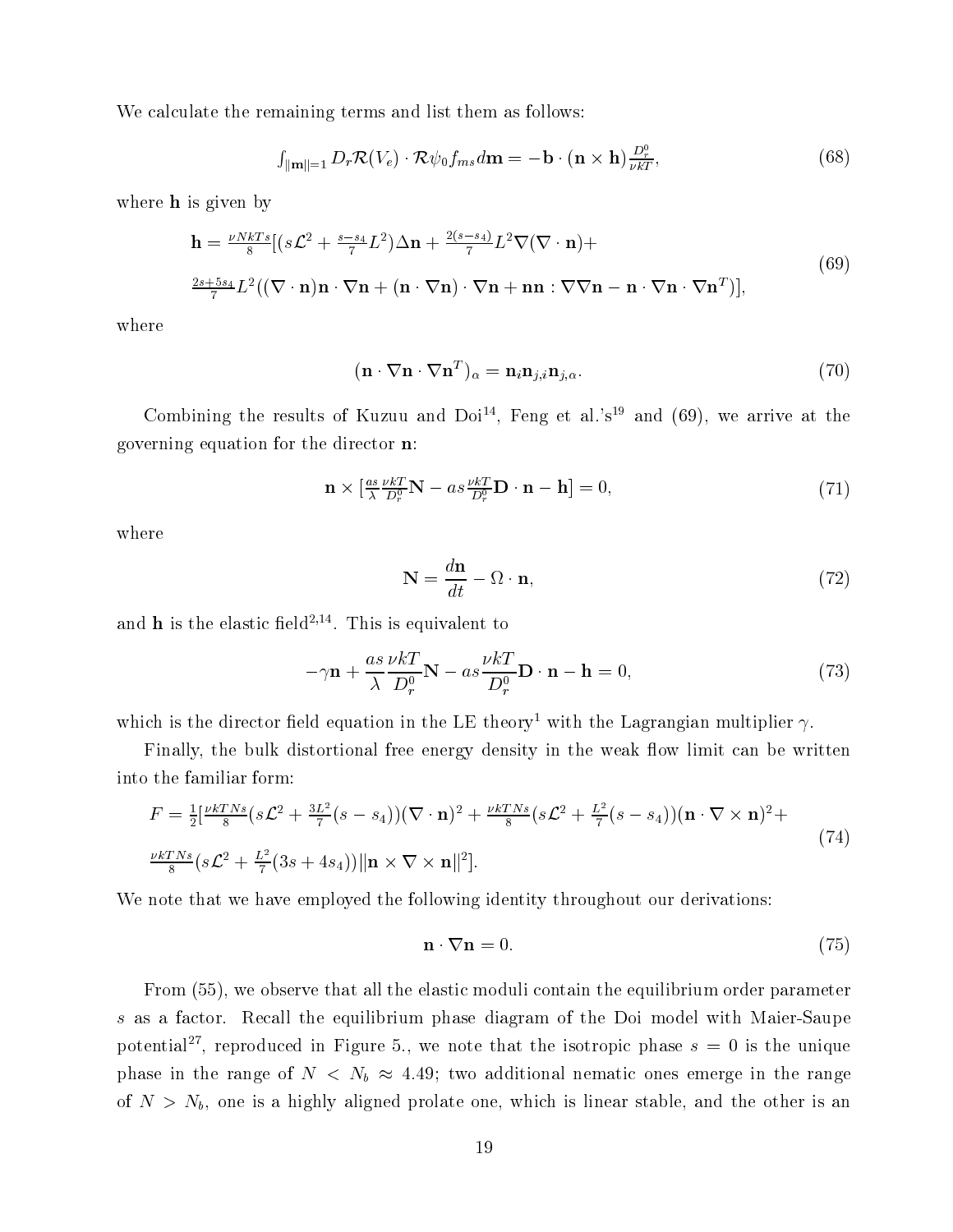unstable prolate equilibrium at  $N < N_c$  and oblate one at  $N > N_c$ , where  $N_c = 5$  is the phase transition concentration. At the isotropic phase, all the elastic moduli vanish according to (55). At the highly aligned prolate equilibrium for rodlike molecules, Marrucci and Greco showed that above the phase transition concentration<sup>16</sup>

$$
K_2 < K_1 < K_3. \tag{76}
$$

In our calculations, we confirm Marrucci and Greco's results with our potential for LCPs of prolate spheroidal configurations  $(a > 0)$ . In addition, if we let  $\mathcal{L} = 0$  in the intermolecular potential, we observe that  $K_1/K_2 \to 3$  as the aspect ratio  $r \to \infty^{28}$ .

We also evaluate the three elastic moduli along the second nematic equilibrium as shown in Figure 5. Their magnitudes depends strongly on the dimensionless concentration N. Specifically,

$$
\begin{cases}\nK_2 < K_1 < K_3, \quad 4.49 < N < N_c = 5, \\
K_2 < K_3 < K_1, \quad N_c < N < N_d, \\
K_3 < K_2 < K_1, \quad N > N_d,\n\end{cases} \tag{77}
$$

where  $N_d$  is a second critical concentration related to the molecular shape parameter a. The variation of the three elastic moduli with respect to the dimensionless concentration N for  $a = 0.8$  is depicted in Figure 6, where the critical concentration value  $N_d \approx 10.29$ .

When  $a < 0$ , the spheroidal molecule exhibits an oblate symmetry so that the parameter  $L^2 \leq 0$ , nevertheless,  $L^2 \geq |L^2|$  and all elastic moduli are nonnegative. However, the ordering of their magnitudes are in complete reversal of the case for  $a > 0$ ; namely,

$$
K_3 < K_1 < K_2 \tag{78}
$$

for all  $N > 4.49$  along the highly aligned prolate equilibrium; for the second nematic phase,

$$
\begin{cases}\nK_3 < K_1 < K_2, \quad 4.49 < N < N_c = 5, \\
K_1 < K_3 < K_2, \quad N_c < N < N_d, \\
K_1 < K_2 < K_3, \quad N_d < N,\n\end{cases} \tag{79}
$$

where  $N_d$  is a critical concentration value related to the molecular shape. Figure 7 depicts the three elastic moduli as functions of concentration N for  $a = -0.8$ , in which  $N_d \approx 10.49$ .

Reducing the extra stress tensor expression using (52), we obtain the antisymmetric part of the stress tensor

$$
\tau^{a} = -\frac{1}{2}(\mathbf{n}\mathbf{h} - \mathbf{h}\mathbf{n}) + \text{extra gradient terms} \tag{80}
$$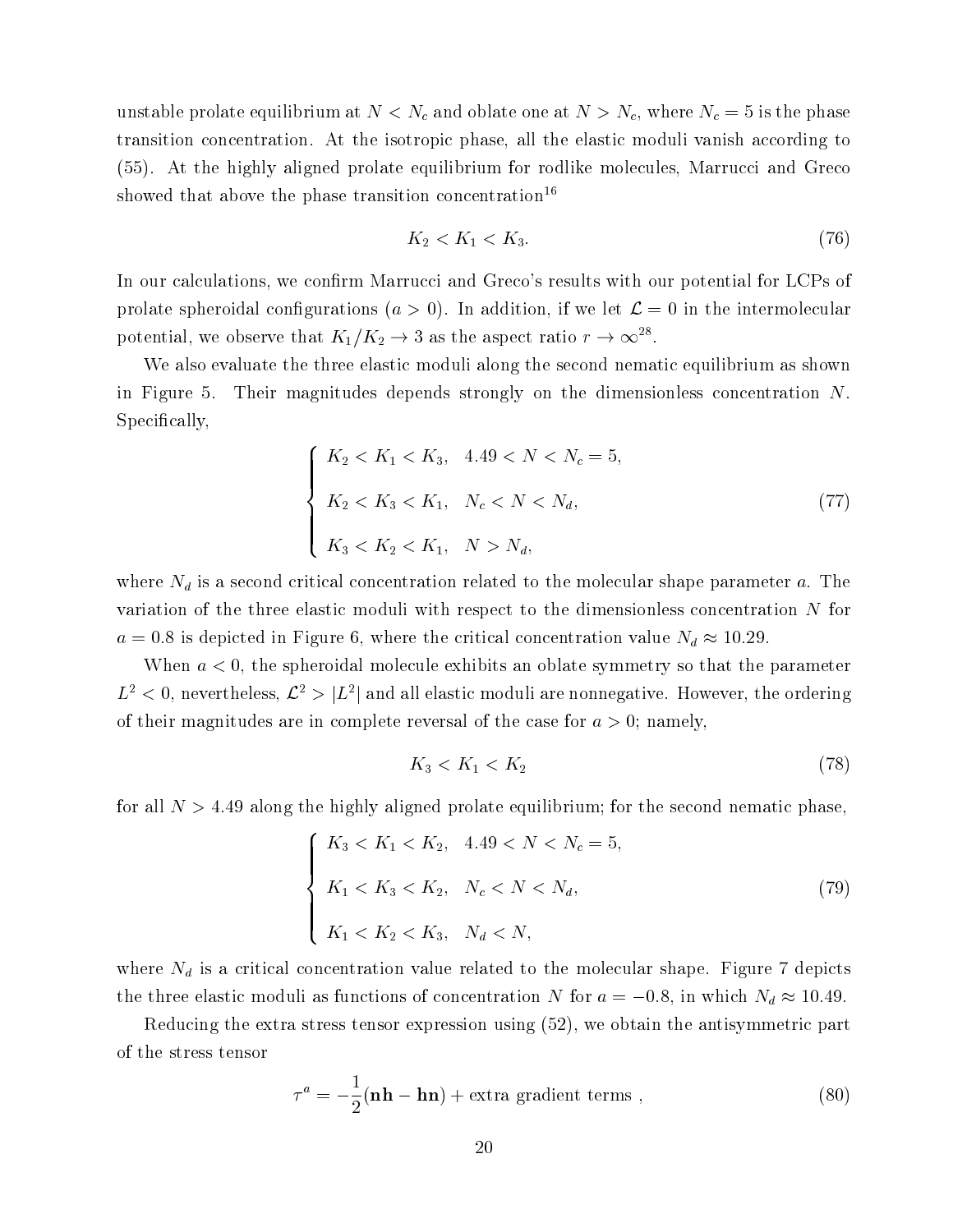where the "extra gradient terms" are associated with the torque exerted on the material point due to the spatial convection given in (44). Inserting (71) via (80) into the stress expression  $(39)$  and comparing the "viscous" stress in the limit, we obtain

$$
\alpha_1 = (3\nu k T \zeta_2 - \frac{a^2 \nu k T}{D_r^0}) s_4,
$$
  
\n
$$
\alpha_2 = -\frac{a \nu k T}{2 D_r^0} s (1 + \frac{1}{\lambda}),
$$
  
\n
$$
\alpha_3 = -\frac{a \nu k T}{2 D_r^0} s (1 - \frac{1}{\lambda}),
$$
  
\n
$$
\alpha_4 = 2 \eta_s + 2(1 - s) \nu k T \zeta_1 + \nu k T \zeta_2 \frac{14 - 20s + 6s_4}{35} + \frac{a^2 \nu k T}{D_r^0} \frac{7 - 10s + 3s_4}{35},
$$
  
\n
$$
\alpha_5 = 3 \nu k T \zeta_1 s + \frac{6}{7} (s - s_4) \nu k T \zeta_2 + \frac{a \nu k T}{2 D_r^0} (\frac{a}{7} (3s + 4s_4) + s),
$$
  
\n
$$
\alpha_6 = 3 \nu k T \zeta_1 s + \frac{6}{7} (s - s_4) \nu k T \zeta_2 + \frac{a \nu k T}{2 D_r^0} (\frac{a}{7} (3s + 4s_4) - s).
$$
\n
$$
(81)
$$

These coefficients reduce to those obtained by Kuzuu and Doi<sup>14</sup> while  $\eta_s$ ,  $\zeta_1$  and  $\zeta_2$  are assigned zero.

In addition to all the stress terms in the LE theory, the stress expression (39) in the weak flow limit also contains a number of "excessive" gradient terms, some of which are surface terms while others are not. So, they are indeed excessive relative to the LE theory. Thereby, the extra stress expression in our theory does not reduce to that of the LE theory exactly. It does include the LE stress tensor however. Since the terms are tediously long and not illuminating, we will not list them here. The "excessive" terms in our stress expression are due to the second order derivative terms in the intermolecular in the stress expression while LE theory only contains first order derivative terms. The LE theory is therefore a lower order truncated theory for small deformations.

Examining the Leslie viscosity  $\alpha_2$  and  $\alpha_3$ , we notice that  $\alpha_2 < 0$  as  $a > 0$  while  $\alpha_3 > 0$ as  $1 - \frac{1}{\lambda} < 0$  and  $\alpha_3 < 0$  otherwise along the stable, prolate nematic equilibrium. When  $a <$  0, nowever,  $\alpha_3 >$  0, but  $\alpha_2 >$  0 provided  $1 + \frac{1}{\lambda} > 0$  and  $\alpha_2 <$  0 otherwise. It is known that the tumbling regime of the LCP is quantified by  $|\lambda|$  < 1 in the LE theory; the flow aligning regime is characterized by  $|\lambda| > 1$ . Applying this to  $\alpha_2$   $(\alpha_3)$ , we conclude that the positive value of  $\alpha_2$  ( $\alpha_3$ ) can only be reached when the oblate (prolate) spheroidal LCP is in the flow-aligning (tumbling) regime. This is consistent with the observation of Carlsson and his coworkers' on discotic LCs using the LE theory<sup>8,29</sup>.

Finally, we point out that the Parodi relation<sup>30</sup>

$$
\alpha_2 + \alpha_3 = \alpha_6 - \alpha_5 \tag{82}
$$

is satisfied by the Leslie viscosity coefficients given in  $(81)$ .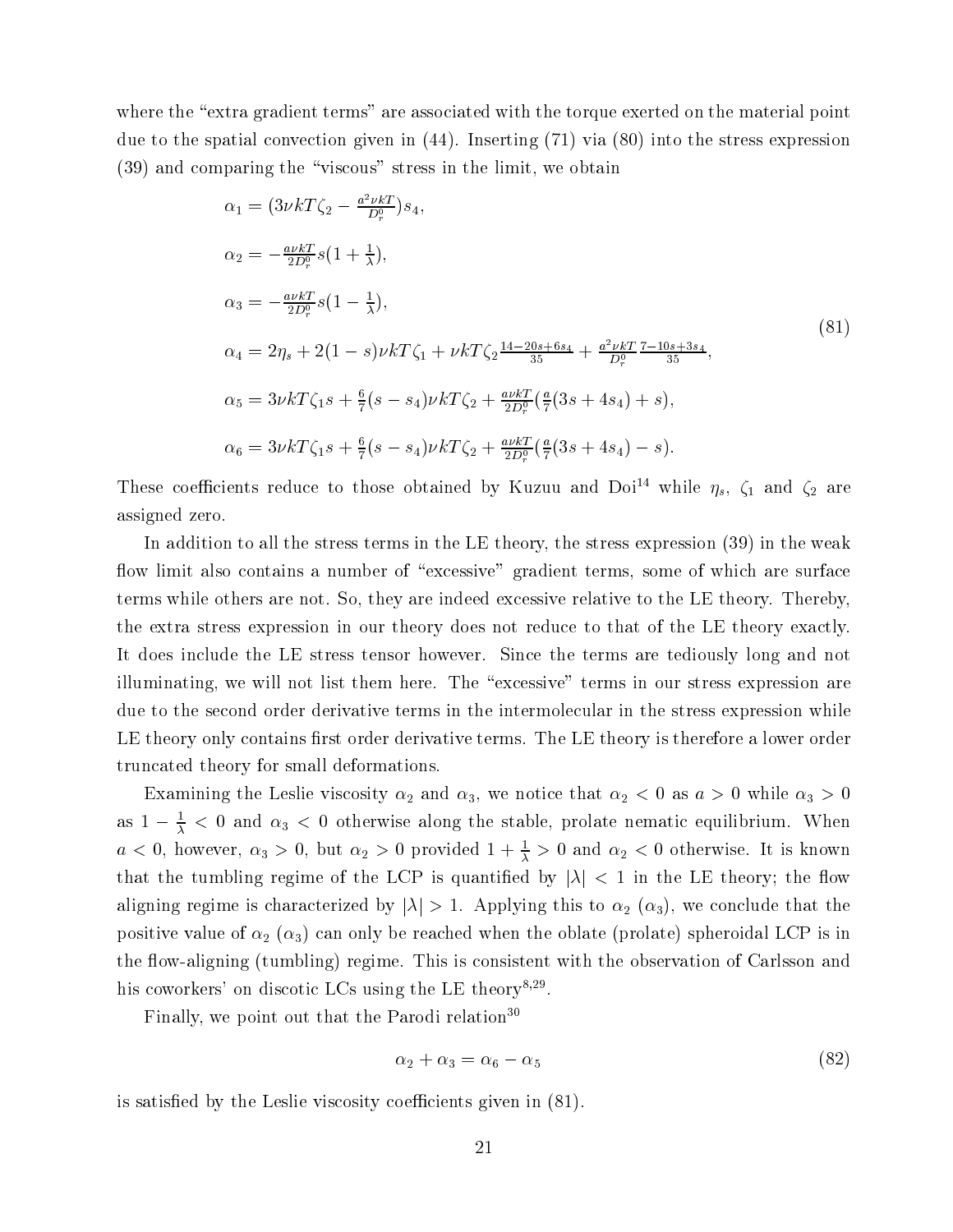#### **Conclusion**  $\boldsymbol{4}$

We have developed a hydrodynamic theory for nonhomogeneous liquid crystalline polymers of spheroidal configurations generalizing the kinetic theory of Kuzuu and Doi for homogeneous liquid crystal polymers. The theory is applicable to flows of rodlike liquid crystal polymers at the large aspect ratios and to those of discotic liquid crystal polymers at small aspect ratios. It also accounts for the molecular configurational effect in the viscous stress due to polymer-solvent interaction. The theory is shown to satisfy the second law of thermodynamics and thereby warrants a positive entropy production. Therefore, it is a well-posed kinetic theory for flows of lcps.

In the asymptotic limit of weak flows and weak elasticity, it recovers the director equation of the Leslie-Ericksen theory and predicts that the magnitudes of the three elastic moduli obey the following order  $K_3 < K_1 < K_2$  in the stable nematic phase for discotic lcps and the reversed ordering for rodlike liquid crystals. The Leslie viscosity coefficient  $\alpha_2$  ( $\alpha_3$ ) in the asymptotic limit is positive in the flow-aligning (tumbling) regime for discotic (rodlike) LCPs. However, the stress in the asymptotic limit does not reduce to that in the LE theory due to the presence of higher order derivatives in the effective intermolecular potential.

Further rheological evaluations of the new theory for discotic liquid crystals in simple flows as well as orientational structures emerged due to flow orientation coupling will be reported in a forthcoming paper.

#### Acknowledgment and Disclaimer

Effort sponsored by the Air Force Office of Scientific Research, Air Force Materials Command, USAF, under grant number F49620-99-1-0003. The US Government is authorized to reproduce and distribute reprints for governmental purposes notwithstanding any copyright notation thereon. The views and conclusions contained herein are those of the authors and should not be interpreted as necessarily representing the official policies or endorsements, either expressed or implied, of the Air Force Office of Scientific Research or the US Government.

 $\sim$  5. Chandrasekhar, *Liquid Crystats, 2nd ed.* ( Cambridge University Press, Cambridge, 1992).

<sup>2</sup> P. G. De Gennes and J. Prost, The physics of Liquid Crystals, 2nd ed. ( Oxford University Press, New York, 1993).

<sup>3</sup> F. M. Leslie, Advances in Liquid Crystals 4, 1 (1979).

 $^{\circ}$  M. Doi and S. F. Edwards, *The Theory of Polymer Dynamics*( Oxford U. Press (Cl arendon),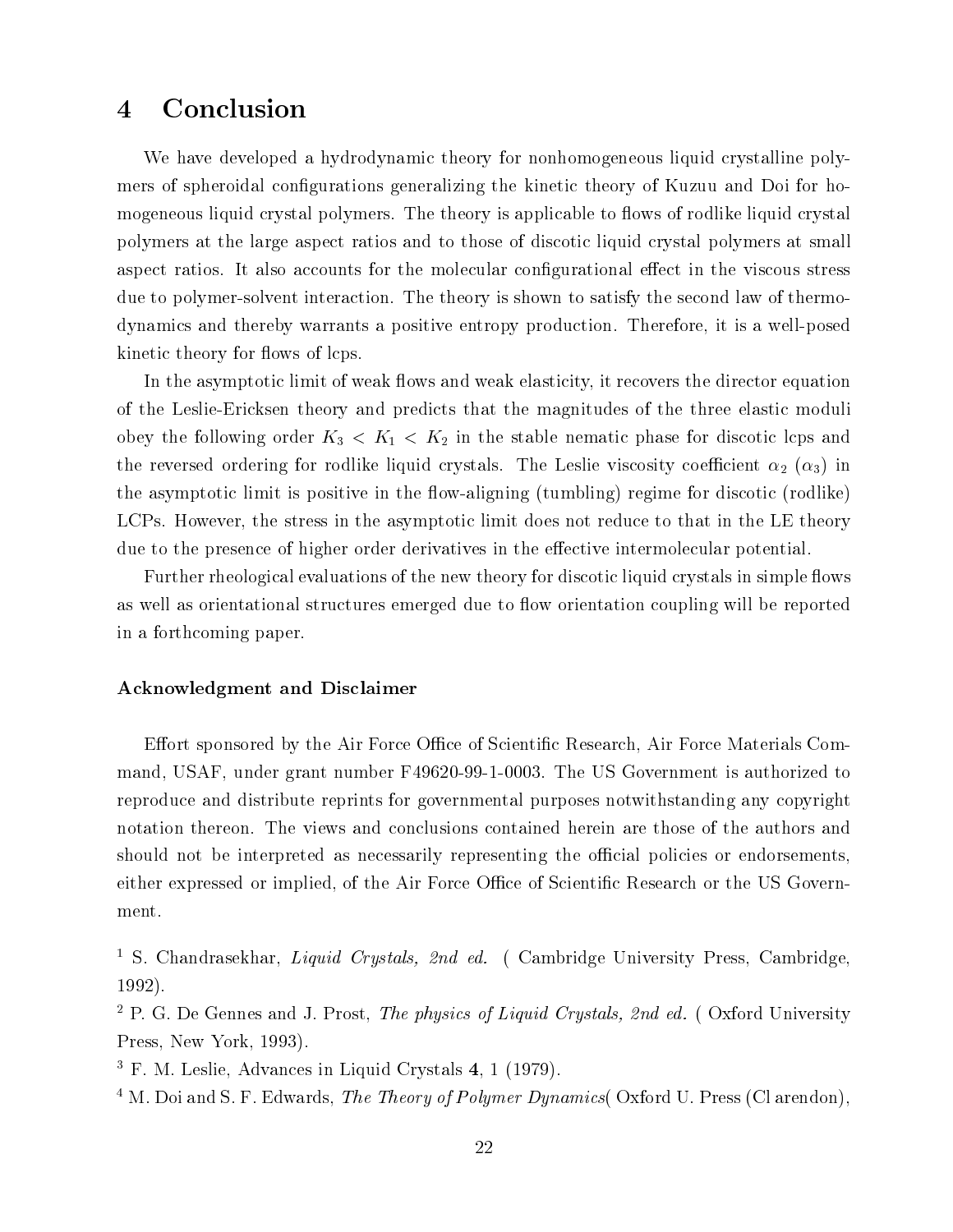London-New York, 1986).

- $5$  G. L. Hand, J. Fluid Mech. 13, 33 (1962). G. L. Hand, J. Fluid Mech. 13, 33 (1962).
- <sup>6</sup> A. N. Beris and B. J. Edwards, Thermodynamics of Flowing Systems with Internal Microstructure ( Oxford Science Publications, New York, 1994).
- <sup>7</sup> T. Tsuji and A. D. Rey, J Non-Newtonian Fluid Mech. 73, 127 (1997).
- $\sim$  1. Carlsson, Mol. Cryst. Liq. Cryst. 89, 57 (1982),
- <sup>9</sup> L. Wang and A. D. Rey, Liquid Crystals 23(1), 93 (1997).
- <sup>10</sup> A. P. Singh and A. D. Rey, Rhoel. Acta 37, 30 (1998).
- <sup>--</sup> A. Isinara, J. Chem. Phys. 19(9), 1142 (1951).
- <sup>12</sup> R. Takserman-Krozer and A. Ziabicki, Journal of Polymer Science: Part A, 1, 491 (1963).
- <sup>13</sup> W. Helfrich, Journal of Chemical Physics 53(6), 2267 (1970).
- <sup>14</sup> N. Kuzuu and M. Doi, Journal of the Physical Society of Japan, 52(10), 3486 (1983).
- <sup>15</sup> D. Baalss, and S. Hess, Z Naturforsch  $43a$ , 662, (1988). D. Baalss, and S. Hess, Z Naturforsch 43a, 662, (1988).
- <sup>16</sup> G. Marrucci and F. Greco, Mol. Cryst. **206**, 17 (1991). G. Marrucci and F. Greco, Mol. Cryst. 206, 17 (1991).
- $\sim$  B. Bird, R. C. Armstrong, and O. Hassager, *Dynamics of Polymeric Liquids, vol 1 and 2* (John Wiley and Sons, New York, 1987).
- $\sim$  G. D. Jehrey, Proc. Roy. Soc. London Ser. A 102, 161 (1922).
- <sup>19</sup> J. Feng, G. Sgalari, and L. G. Leal, J. Rheol. 44(5), 1085 (2000).
- <sup>20</sup> G. K. Batchelor, J Fluid Mech., 41(3), 545 (1970).
- <sup>21</sup> E. J. Hinch and L. G. Leal, J. Fluid Mech. 52(4), 683 (1972).
- <sup>22</sup> E. J. Hinch and L. G. Leal, J. Fluid Mech. 57(4), 753 (1973).
- <sup>23</sup> E. J. Hinch and L. G. Leal, J. Fluid Mech. 76(1), 187 (1976).
- <sup>24</sup> J. Feng, C. V. Chaubal, and L. G. Leal, J. Rheol. 42, 1095 (1998).
- <sup>25</sup> C. V. Chaubal, L. G. Leal, and G. H. Fredrickson, J. Rheol. 39, 73 (1995).
- <sup>26</sup> Q. Wang, J. Rheol. 41(5), 943 (1997).
- <sup>27</sup> Q. Wang, Journal of Non-Newtonian Fluid Mech. 72, 141 (1997).
- $\sim$  5. D. Lee and R. B. Meyer, in Liquid Crystallinity in Polymers: Principles and Pundamental
- Properties, edited by A. Ciferri ( VCH Publishers, Inc., New York, 1991).
- <sup>29</sup> T Carlsson and K. Skarp, Liquid Crystal. 1(5), 455 (1986).
- <sup>30</sup> R. G. Larson, Rheology of Complex Fluids ( Oxford University Press, New York, 1998.)

### Appendix

### A.Energy dissipation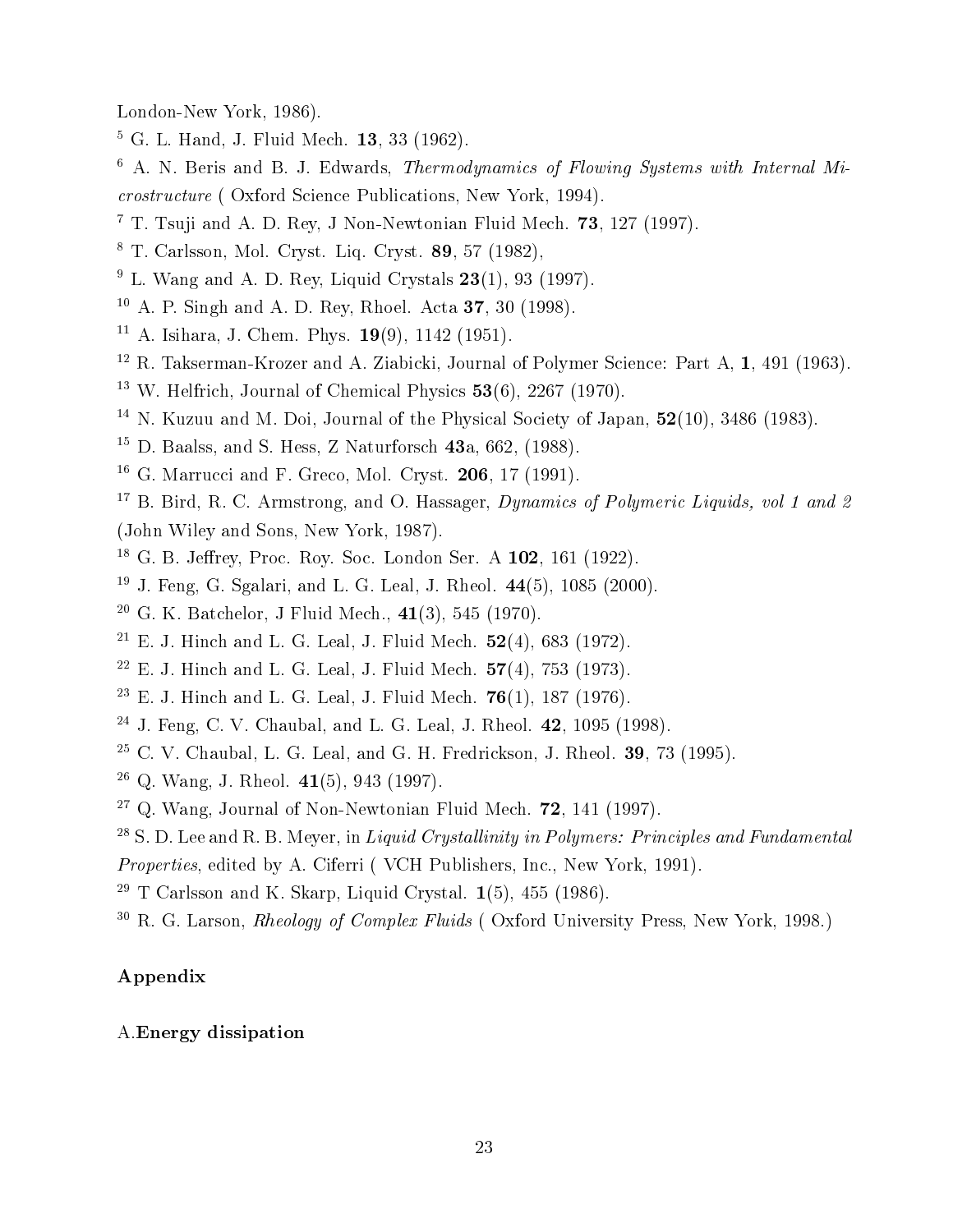Here we first examine the dissipation caused by the viscous stress due to polymer-solvent interaction and viscous solvent. The dissipation is given by

$$
D_{vdisp} = 2\eta \mathbf{D} : \mathbf{D} + 3\nu kT(\zeta_3 \mathbf{D} + \zeta_1 (\mathbf{M} \cdot \mathbf{D} + \mathbf{D} \cdot \mathbf{M}) + \zeta_2 \mathbf{D} : \langle \mathbf{mmmm} \rangle) : \mathbf{D}. \tag{83}
$$

(83) can be rewritten as

$$
D_{\text{vdisp}} = 2\eta \mathbf{D} : \mathbf{D} + 3\nu k \cdot T \langle [\zeta_3 \mathbf{D} : \mathbf{D} + 2\zeta_1 \mathbf{m} \cdot \mathbf{D} \cdot \mathbf{D} \cdot \mathbf{m} + \zeta_2 (\mathbf{m} \cdot \mathbf{D} \cdot \mathbf{m})^2] \rangle. \tag{84}
$$

When all  $\zeta_i > 0$ , this is certainly positive.

While  $\zeta_1 < 0$ , we have to rewrite the expression using the identities:

$$
\mathbf{m} \cdot \mathbf{D}^2 \cdot \mathbf{m} = \|\mathbf{P} \cdot \mathbf{D} \cdot \mathbf{m}\|^2 + (\mathbf{m} \cdot \mathbf{D} \cdot \mathbf{m})^2,
$$
  

$$
\|\mathbf{D}\|^2 = \|\mathbf{D}_0\|^2 + \frac{3}{2}(\mathbf{m} \cdot \mathbf{D} \cdot \mathbf{m})^2 + 2\|\mathbf{P} \cdot \mathbf{D} \cdot \mathbf{m}\|^2,
$$
 (85)

where

$$
P = I - mm,
$$
  
\n
$$
D_0 = D - \frac{1}{2}(m \cdot D \cdot m)I - mP \cdot D \cdot m - P \cdot D \cdot mm - \frac{3}{2}(m \cdot D \cdot m)mm.
$$
\n(86)

With these, we reduce (84) to

$$
D_{vdisp} = 2\eta \mathbf{D} : \mathbf{D} + 3\nu k \cdot T \langle [2(\zeta_3 + \zeta_1) || \mathbf{P} \cdot \mathbf{D} \cdot \mathbf{m} ||^2 +
$$
  

$$
(\zeta_2 + \frac{3}{2}\zeta_3 + 2\zeta_1)(\mathbf{m} \cdot \mathbf{D} \cdot \mathbf{m})^2 + \zeta_3 \mathbf{D}_0 : \mathbf{D}_0] \rangle.
$$
 (87)

Notice that

$$
\zeta_1 + \zeta_3 = \frac{1}{I_3},
$$
  
\n
$$
2\zeta_1 + \zeta_2 + \frac{3}{2}\zeta_3 = \frac{J_1}{I_1 J_3} + \frac{1}{2I_1},
$$
\n(88)

and both are positive. So,  $D_{vdisp} \geq 0$  even though  $\zeta_1 < 0$  for  $a < 0$ . This demonstrates that the viscous stress derived in the theory due to polymer-solvent interaction and viscous solvent is dissipative for all aspect ratios.

We then show that the total energy is dissipative in the theory in isothermal flows. In the isothermal state, the entropy production is defined as follows<sup>2</sup>

$$
T\dot{S} = -\frac{d}{dt} \left[ \int_G \left( \frac{1}{2} \rho \mathbf{v} \cdot \mathbf{v} \right) d\mathbf{x} + A[f] \right]. \tag{89}
$$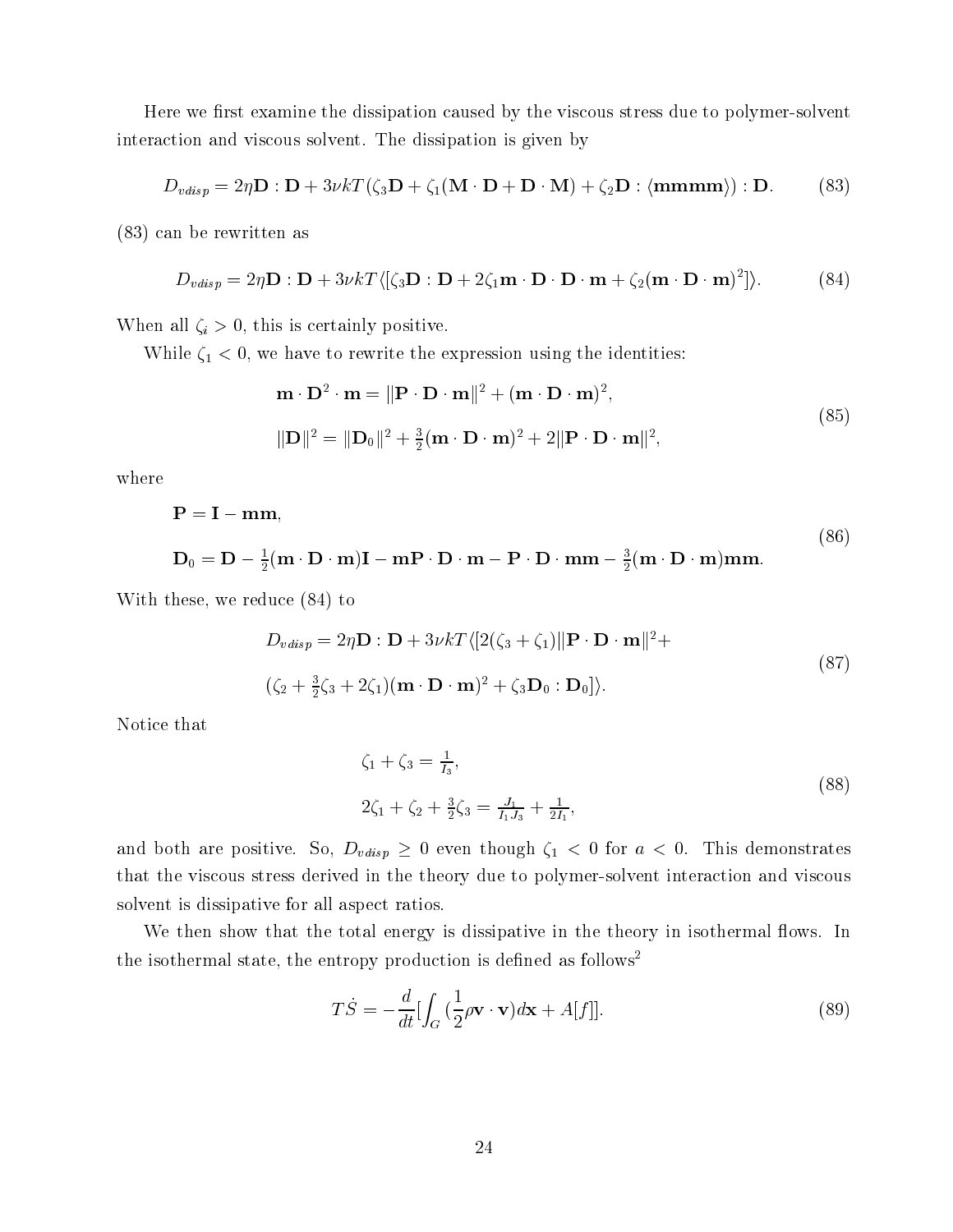Applying the kinetic equation and integration by part, we deduce that

$$
\frac{d}{dt} [f_G(\frac{1}{2}\rho \mathbf{v} \cdot \mathbf{v})d\mathbf{x} + A[f]] =
$$
\n
$$
f_G\{-K : \tau + \nu kT f_{\|m\|=1}[(\ln f + \frac{1}{kT}V)\frac{d}{dt}f + \frac{1}{2kT}(f\frac{d}{dt}V - V\frac{d}{dt}f)]d\mathbf{m}\}d\mathbf{x} =
$$
\n
$$
f_G\{-K : \tau^v + \nu kT f_{\|m\|=1}[(\ln f + \frac{1}{kT}V)(\mathcal{R} \cdot D_r(\mathcal{R}f + \frac{f}{kT}\mathcal{R}V)) +
$$
\n
$$
\nabla \cdot (D_{\|}(a)\mathbf{m}\mathbf{m} + D_{\perp}(a)(\mathbf{I} - \mathbf{m}\mathbf{m})) \cdot (\nabla f + \frac{f}{kT}\nabla V)) + \frac{1}{2kT}(f\frac{d^*}{dt}V - V\frac{d^*}{dt}f)]d\mathbf{m}\}d\mathbf{x} = (90)
$$
\n
$$
-f_G\{D_{vdisp} + \nu kT[\langle \mathcal{R}(\ln f + \frac{1}{kT}V) \cdot D_r\mathcal{R}(\ln f + \frac{1}{kT}V)\rangle +
$$
\n
$$
\langle \nabla(\ln f + \frac{1}{kT}V) \cdot (D_{\|}(a)\mathbf{m}\mathbf{m} + D_{\perp}(a)(\mathbf{I} - \mathbf{m}\mathbf{m})) \cdot \nabla(\ln f + \frac{1}{kT}V)\rangle]\}d\mathbf{x} +
$$

@G surface termsds;

where

$$
\frac{d^*}{dt} = \mathcal{R} \cdot D_r(\mathcal{R}f + \frac{f}{kT}\mathcal{R}V) + \nabla \cdot (D_{\parallel}(a)\mathbf{m}\mathbf{m} + D_{\perp}(a)(\mathbf{I} - \mathbf{m}\mathbf{m})) \cdot (\nabla f + \frac{f}{kT}\nabla V), \quad (91)
$$

representing the rotary and translational diffusion in the kinetic equation. Assuming the derivatives of f and its moments are all zero on the boundary  $\partial G$ , we arrive at

$$
T\dot{S} = \int_{G} \{ D_{vdisp} + \nu kT [\langle \mathcal{R}(lnf + \frac{1}{kT}V) \cdot D_{r} \mathcal{R}(lnf + \frac{1}{kT}V) \rangle +
$$
  

$$
\langle \nabla(lnf + \frac{1}{kT}V) \cdot (D_{\parallel}(a) \mathbf{m} \mathbf{m} + D_{\perp}(a)(\mathbf{I} - \mathbf{m} \mathbf{m})) \cdot \nabla(lnf + \frac{1}{kT}V) \rangle ] \} d\mathbf{x}.
$$
 (92)

The entropy production is positive provided

$$
D_r > 0 \quad \text{and} \quad (D_{\parallel}(a) \mathbf{m} \mathbf{m} + D_{\perp}(a) (\mathbf{I} - \mathbf{m} \mathbf{m})) > 0. \tag{93}
$$

So the energy is dissipative, consistent with the second law of thermodynamics.

#### B. Derivation of the elastic stress tensor using virtual work principles

We calculate the variation of the free energy  $A[f]$  with respect to the variation of the probability density function dened by

$$
\delta f = \frac{df}{dt}\delta t = -\mathcal{R} \cdot (\mathbf{m} \times \dot{\mathbf{m}}f)\delta t.
$$
\n(94)

This indicates that not only the rotational conguration of the spheroidal molecule, but also its mass of center are perturbed along the moving trajectory of the material point x. Then,

$$
\delta A[f] = \nu kT \int_G \int_{\|\mathbf{m}\| = 1} \left[ (\ln f - 1 + \frac{V}{kT}) \delta f + \frac{1}{2kT} (f \delta V - V \delta f) \right] d\mathbf{m} d\mathbf{x}.
$$
 (95)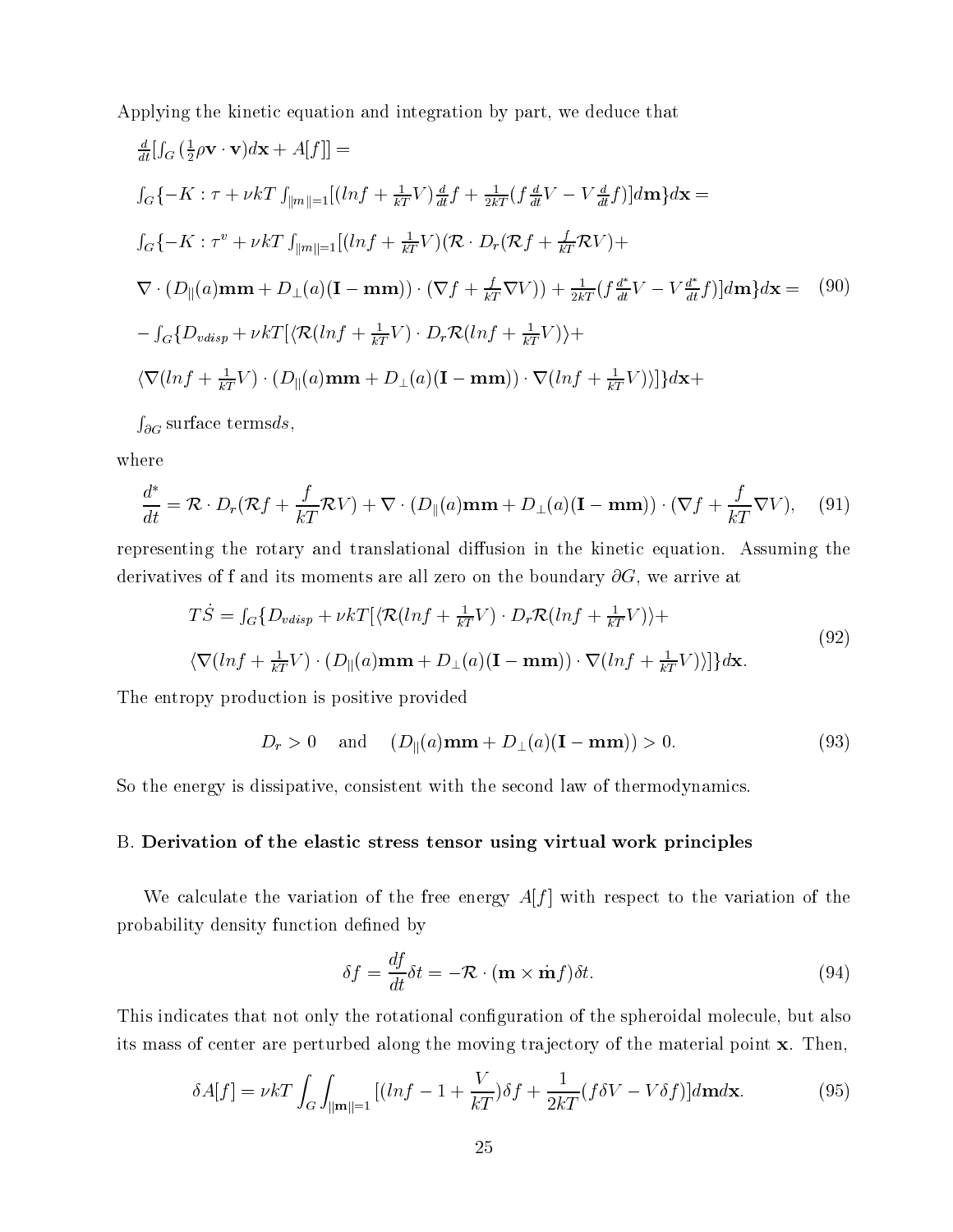Assuming the deformation tensor  $\mathbf{K}\delta t$  and its derivatives vanish at  $\partial G$  and applying integration by part, we have

$$
\int_{G} \int_{\|\mathbf{m}\| = 1} [(\ln f - 1 + \frac{V}{kT}) \delta f] d\mathbf{m} d\mathbf{x} =
$$
  

$$
\int_{G} \mathbf{K}_{\alpha\beta} \delta t : \{3a(\mathbf{M} - \frac{1}{3}) - \frac{a}{2} [\langle (\mathbf{m} \times \mathcal{R}V) \mathbf{m} \rangle + \langle \mathbf{m} (\mathbf{m} \times \mathcal{R}V) \rangle] -
$$
  

$$
\frac{1}{2} [\langle (\mathbf{m} \times \mathcal{R}V) \mathbf{m} \rangle - \langle \mathbf{m} (\mathbf{m} \times \mathcal{R}V) \rangle] \}_{\alpha\beta} d\mathbf{x},
$$
 (96)

and

$$
\int_{G} \int_{\|\mathbf{m}\| = 1} \left[ \frac{1}{2kT} (f \delta V - V \delta f) \right] d\mathbf{m} d\mathbf{x} = - \int_{G} \{ \mathbf{K}_{\alpha\beta} \delta t : (\frac{N\mathcal{L}^{2}}{32}) [\nabla_{\alpha} \mathbf{M}_{ij} \nabla_{\beta} \mathbf{M}_{ij} - \nabla_{\alpha} \nabla_{\beta} \mathbf{M}_{ij} \mathbf{M}_{ij}] + \mathbf{K}_{\alpha\beta} \delta t : (\frac{N\mathcal{L}^{2}}{64}) [\nabla_{\mu} \mathbf{M}_{4ij\mu\beta} \nabla_{\alpha} \mathbf{M}_{ij} - \mathbf{M}_{4ij\beta\mu} \nabla_{\mu} \nabla_{\alpha} \mathbf{M}_{ij} - \mathbf{M}_{ij} \nabla_{\mu} \nabla_{\alpha} \mathbf{M}_{4\beta\mu ij}] \} d\mathbf{x}
$$
\n
$$
= - \int_{G} \{ \mathbf{K}_{\alpha\beta} \delta t : (\frac{N\mathcal{L}^{2}}{32}) [\nabla_{\alpha} \mathbf{M}_{ij} \nabla_{\beta} \mathbf{M}_{ij} - \nabla_{\alpha} \nabla_{\beta} \mathbf{M}_{ij} \mathbf{M}_{ij}] - \mathbf{K}_{\alpha\beta} \delta t : (\frac{N\mathcal{L}^{2}}{32}) [\mathbf{M}_{4ij\beta\mu} \nabla_{\mu} \nabla_{\alpha} \mathbf{M}_{ij} + \mathbf{M}_{ij} \nabla_{\mu} \nabla_{\alpha} \mathbf{M}_{4\beta\mu ij}] \} d\mathbf{x}.
$$
\n(97)

In arriving at the above expression, we have used the following identities

$$
\nabla \cdot \mathbf{v} = 0,
$$
  
\n
$$
\nabla_i \nabla_j (\mathbf{v}_{\mu} \nabla_{\mu}) = \mathbf{v}_{\mu} \nabla_{\mu} \nabla_j \nabla_i + \nabla_i (\mathbf{K}_{\mu j} \nabla_{\mu}) + \mathbf{K}_{\mu i} \nabla_{\mu} \nabla_j.
$$
\n(98)

The extra terms given by (97) are resulted from the interaction of the long range elastic potential and the spatial convection, which contributes additional elastic torque to the macroscopic motion of the material.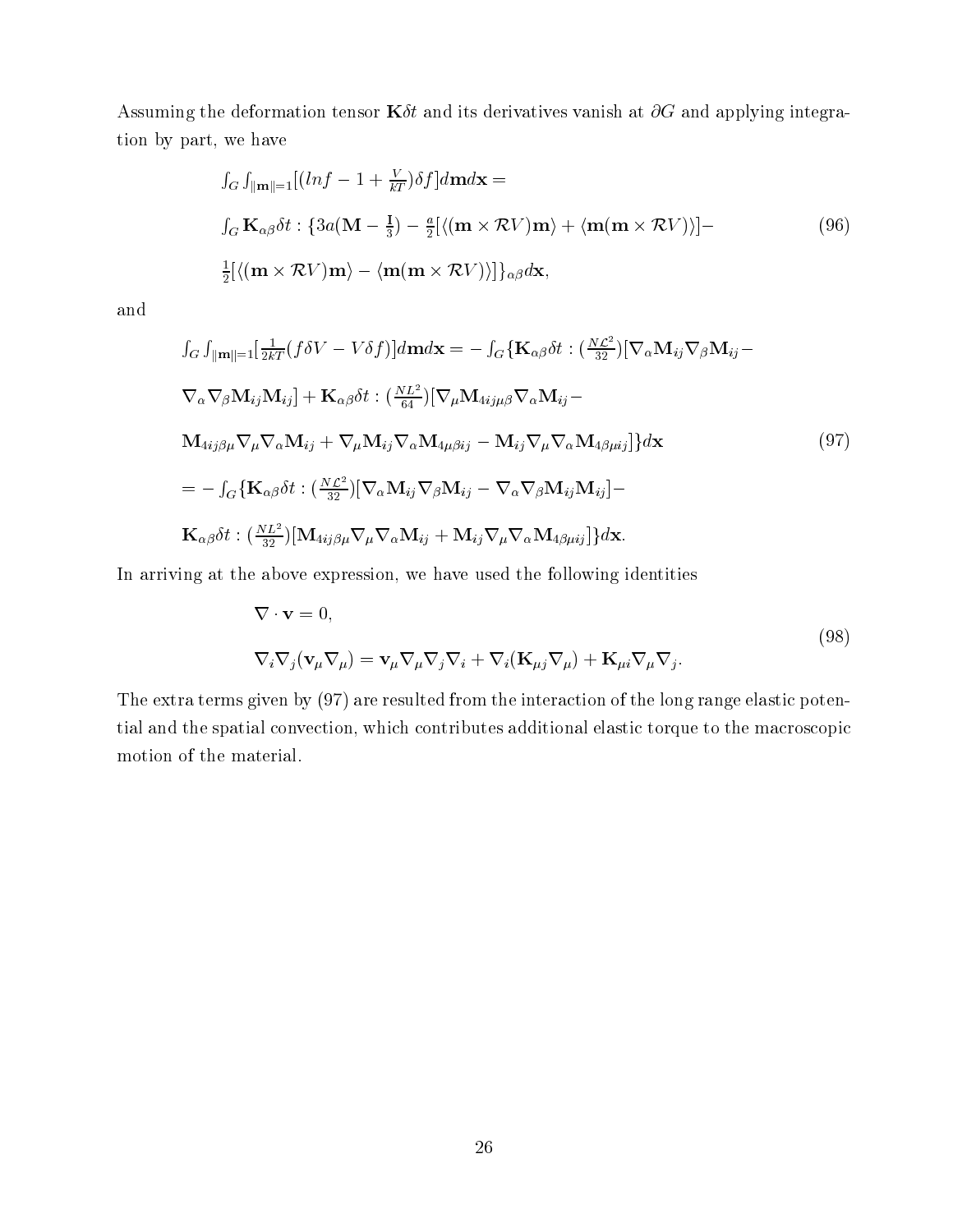#### Figure Captions

Figure 1. Comparison between the excluded volume and its approximate form at  $r = 3$ , where  $Bq = \frac{1}{2\pi bc^2} (B - zv)$  and  $q = \cos \angle \textbf{mn}$ . The solid curve represents the excluded volume defined in (4) less  $zv$ , normalized by  $\frac{1}{2\pi bc^2}$ , and the dotted curve does its corresponding Legendre polynomial approximation up to the second order.

Figure 2.  $N_n = \frac{1}{8\pi bc^2 \nu}$  as a function of the shape parameter a.  $\lim_{|a| \to 1^-} N_n(a) = \infty$ .

Figure 3. (a).  $L_1/bc$  and  $L_2/bc$  as functions of a. The dotted curve represents  $L_2/bc$  and the solid one  $L_1/bc$ . (b).  $L^2/bc$  as a function of a.

Figure 4. (a).  $\frac{s(\alpha)}{\zeta_0}, i = 1, 2, 3$  as functions of a. The solid curve represents  $\frac{s(\alpha)}{\zeta_0}$ , the dashed one  $\rightarrow$  and  $\frac{\sqrt{2}}{\zeta_0}$ , and the dotted one  $\frac{3\sqrt{2}}{\zeta_0}$ .  $\zeta_1$  $\zeta_0^2$ .  $\zeta_1(1) = 0$  and  $\lim_{a \to 1^-} \zeta_2(a) = +\infty$ . (b).  $|\frac{\zeta_1}{\zeta_0}|, i = 1, 2, 3$ as functions of a.  $\zeta_1$  and  $\zeta_2$  are comparable in magnitudes in the range of  $a < 0$  while  $\zeta_3$  is slightly larger than both.

Figure 5. The bifurcation diagram of the homogeneous equilibria with the Maier-Saupe potential. The solid curves denote the stable equilibria and the dotted ones the unstable ones. The critical concentration where the two nematic phases are first born is  $N_b \approx 4.49$  and the second critical concentration is  $N_c = 5$  beyond which the isotropic phase loses stability.

Figure 6. The elastic moduli  $K_i$  for rodlike liquid crystals (prolate spheroidal LCs,  $a > 0$ ), with  $K_i = \frac{1}{\nu kT s^2 N} K_i$ ,  $i = 1, 2, 3$ , as functions of the dimensionless concentration N along the highly aligned, stable, prolate equilibrium ((a) and (b)) and along the unstable less aligned nematic equilibrium ((c) and (d)), respectively. The solid curve denotes  $K_1$ , the thin dotted one  $K_2$  and the thick dotted one  $K_3$ . The parameter values used are  $a = 0.8, l = 1, c =$  $0.15, b = cr$ . We remark that the magnitudes of l and c do not alter the order of the elastic moduli.

Figure 7. The elastic moduli  $K_i$  for discotic liquic crystals (oblate spheroidal LCs,  $a < 0$ ), with  $K_i = \frac{1}{\nu kT s^2 N} K_i, i = 1, 2, 3$ , as functions of the dimensionless concentration *I*V along the highly aligned, stable, prolate equilibrium ((a) and (b)) and along the unstable less aligned nematic equilibrium ((c) and (d)), respectively. The solid curve denotes  $K_1$ , the thin dotted one  $K_2$ and the thick dotted one  $K_3$ . The parameter values used are  $a = -0.8$ ,  $l = 1$ ,  $c = 0.45$ ,  $b = cr$ . We remark that the magnitudes of  $l$  and  $c$  do not alter the order of the elastic moduli.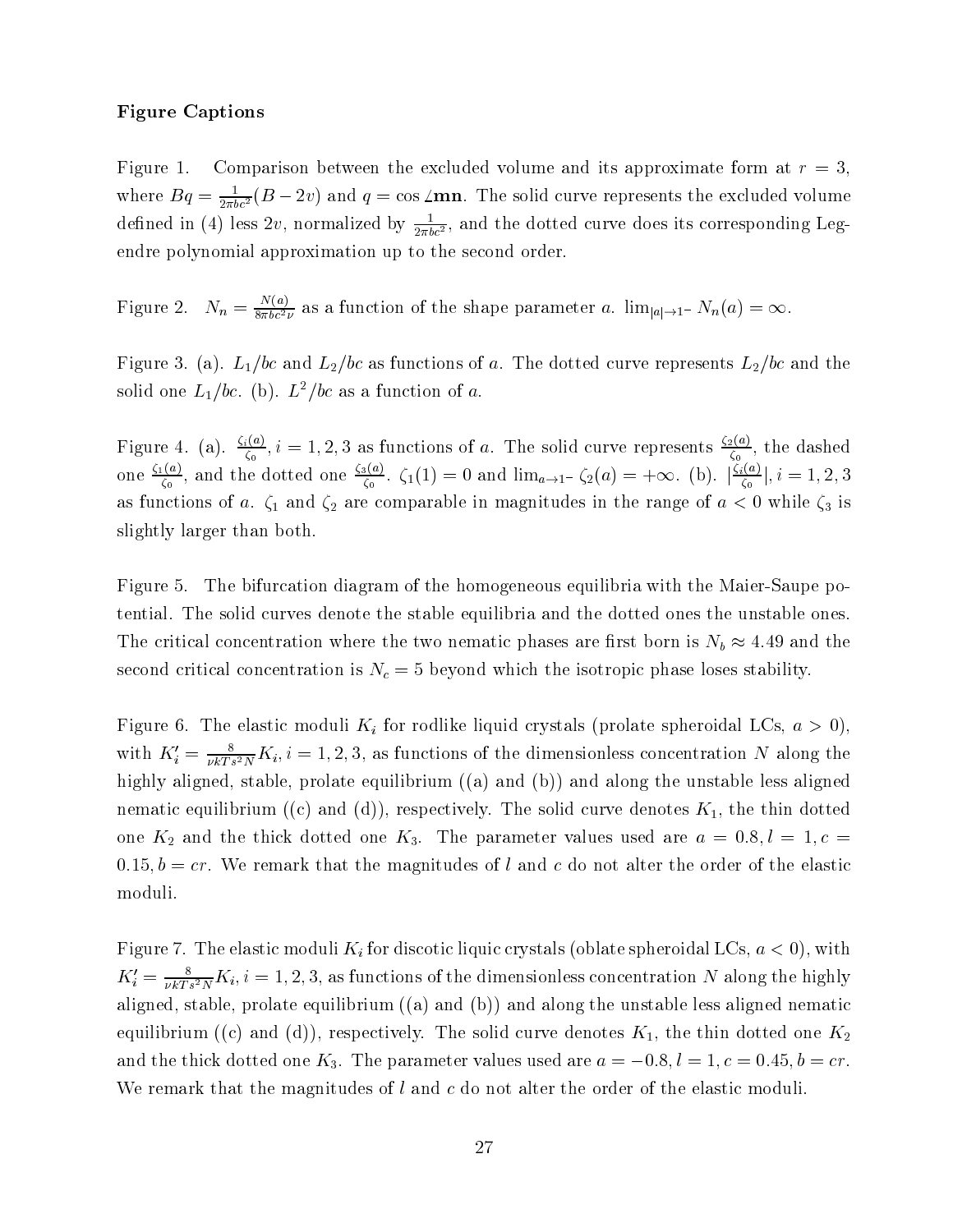

Figure 1: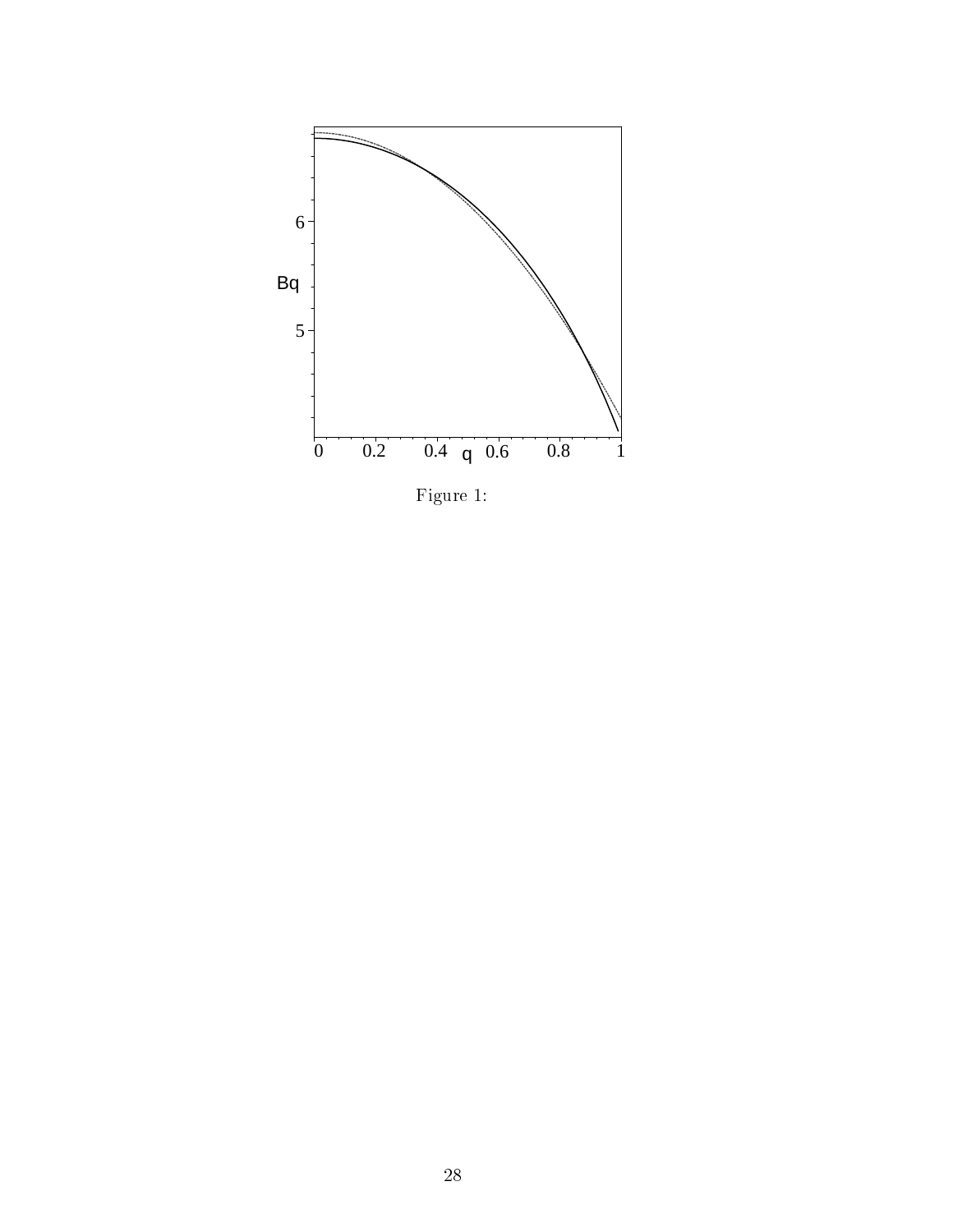

Figure 2: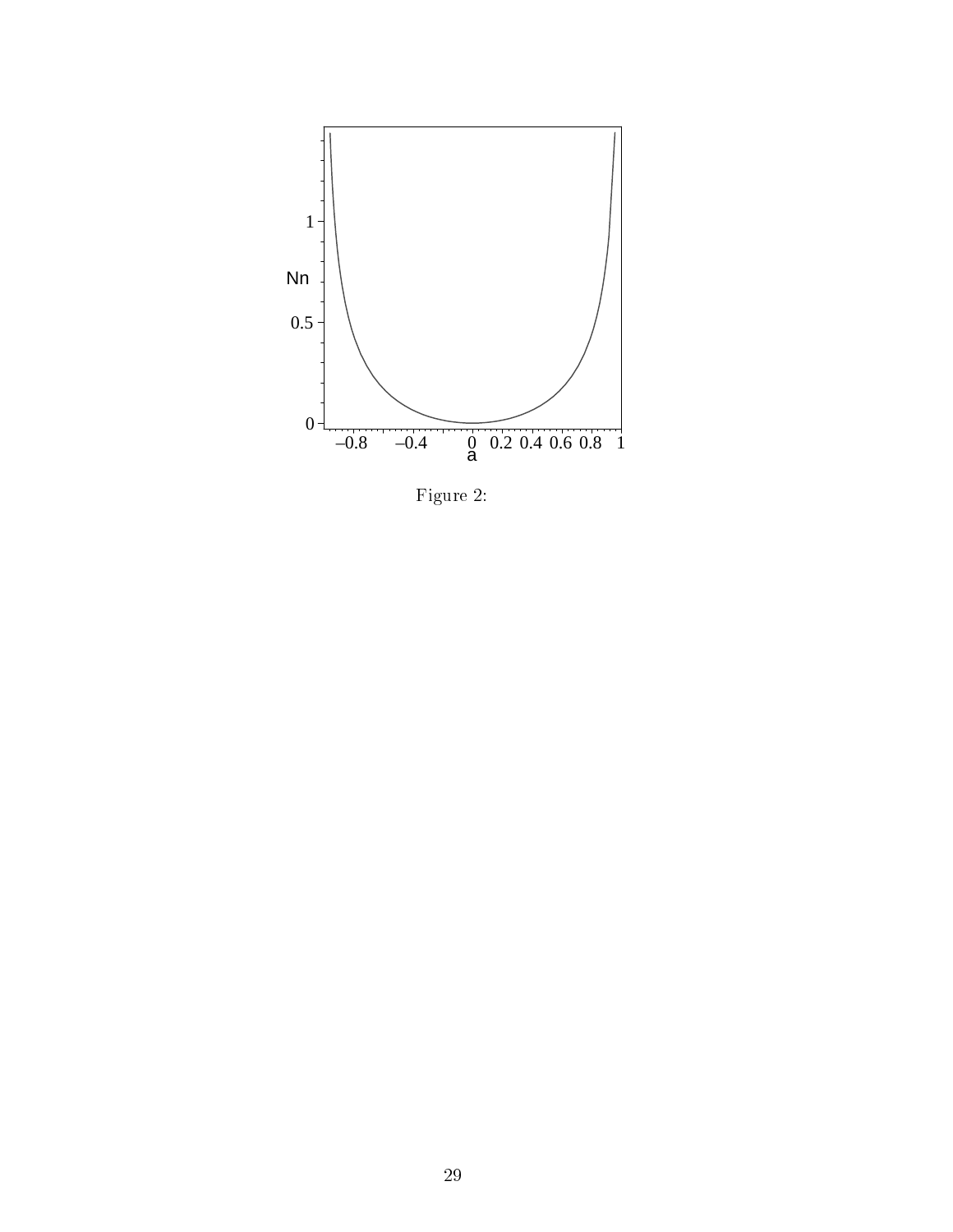

Figure 3: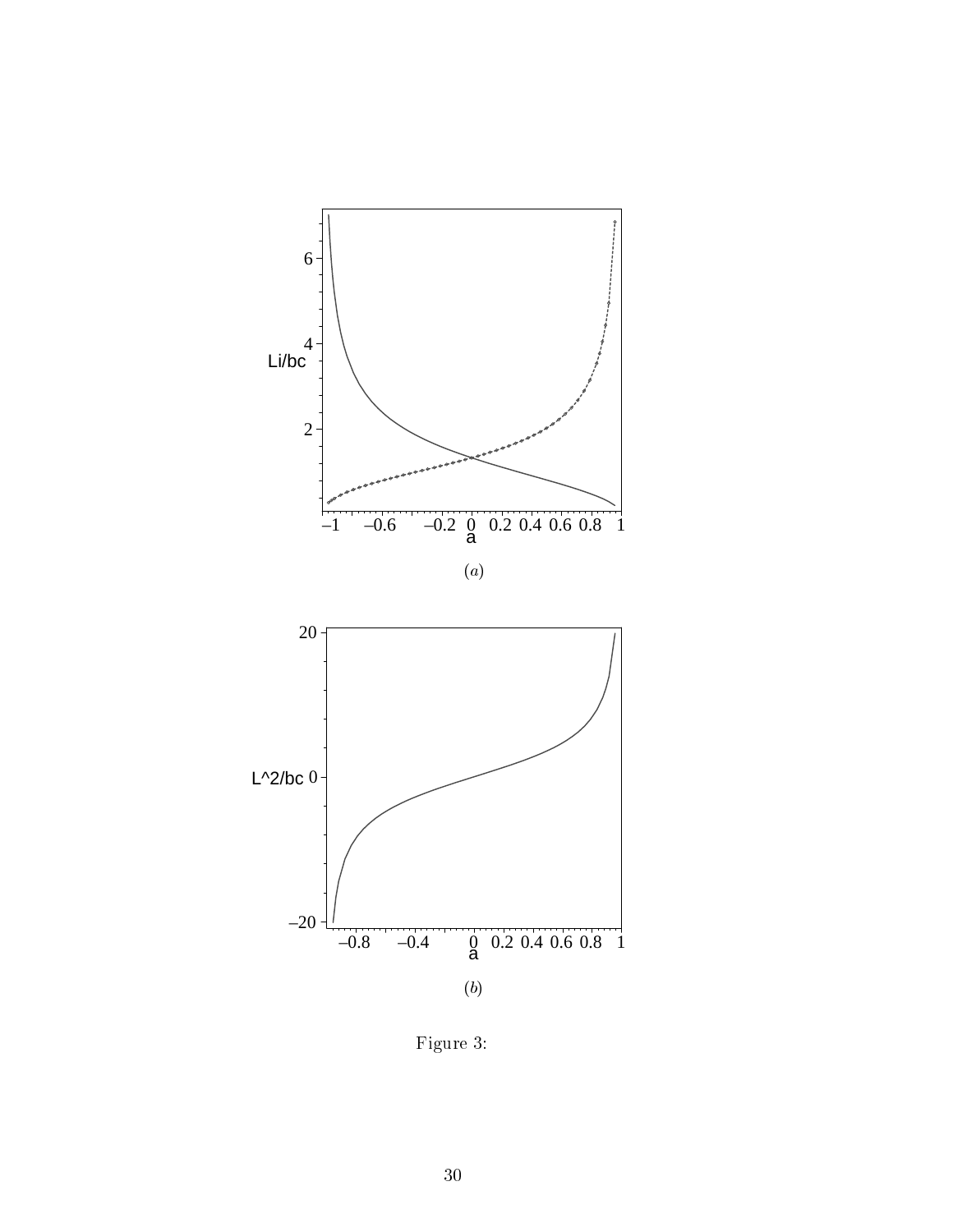

Figure 4: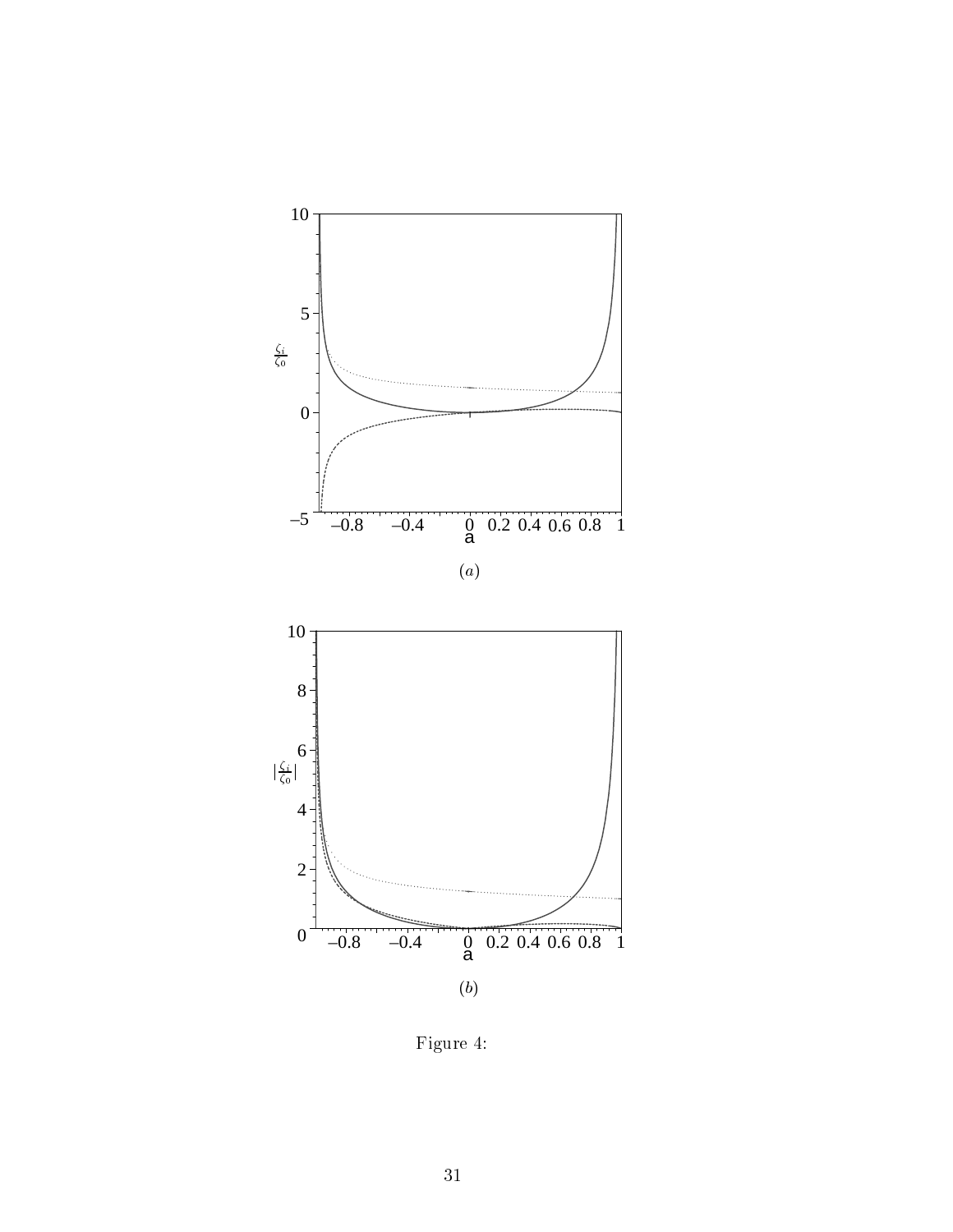

Figure 5: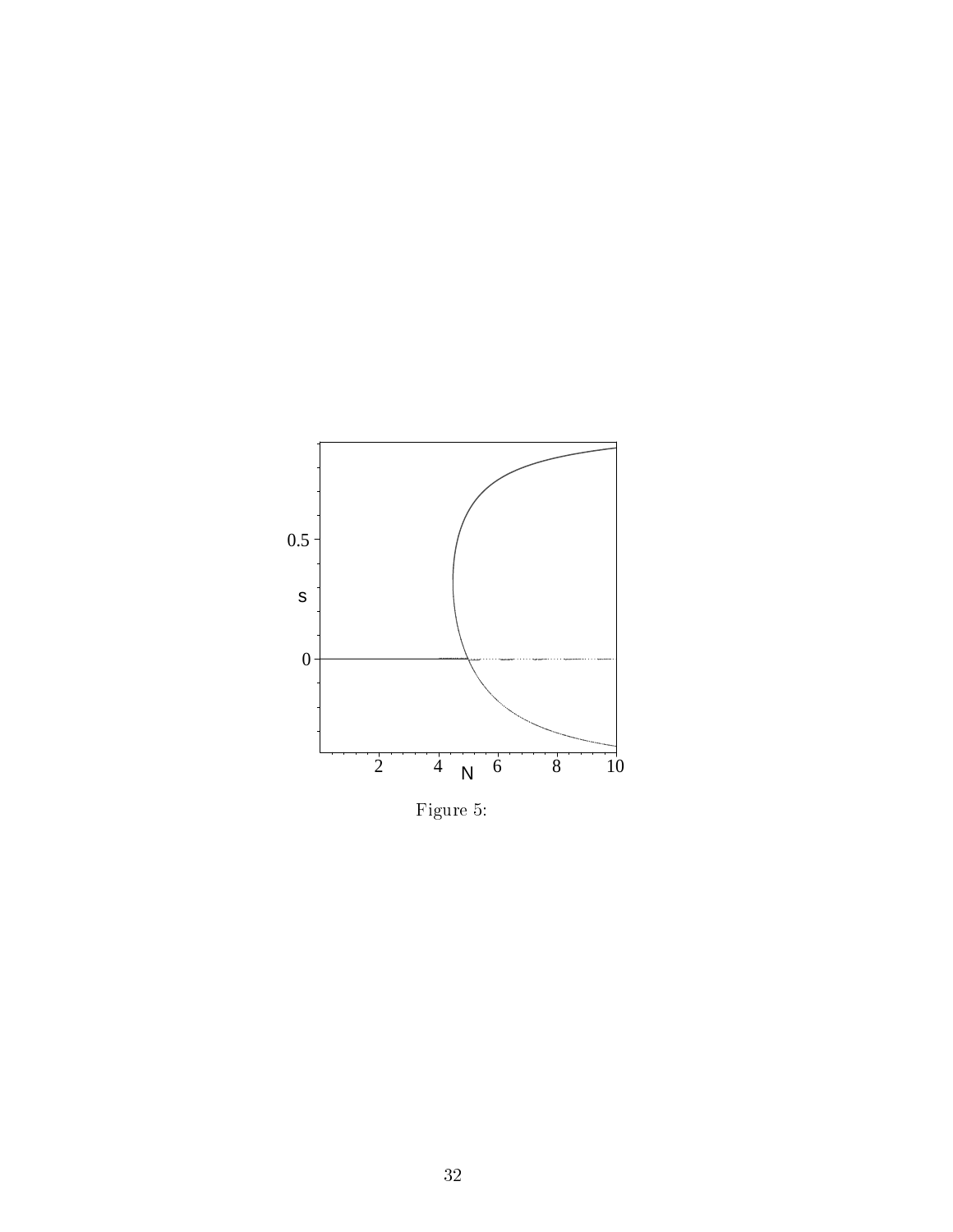

Figure 6: